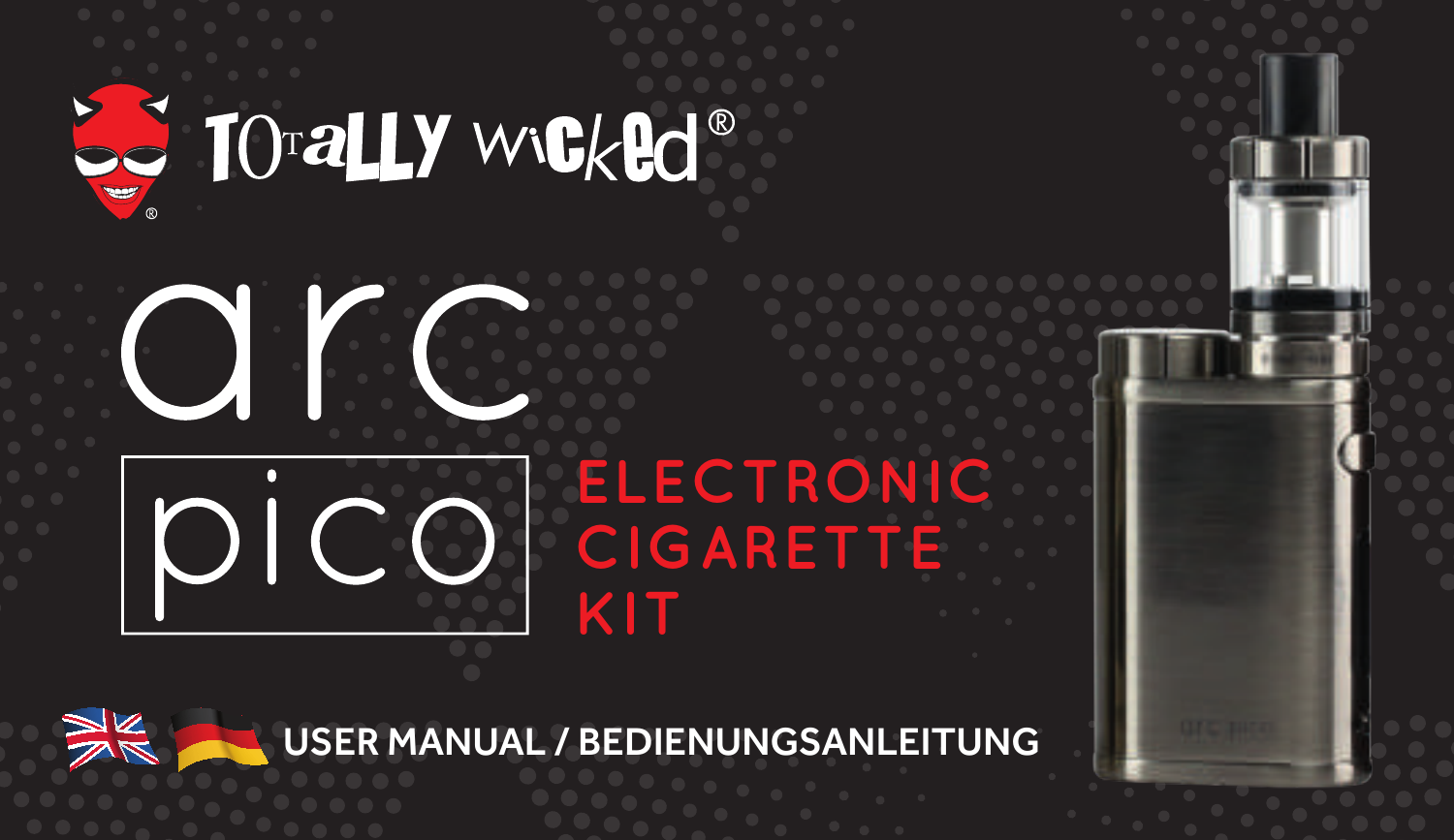

## Congratulations on purchasing your Totally Wicked arc pico Electronic Cigarette.

The Totally Wicked arc pico is a stylish, highly versatile e-cigarette design incorporating an intelligent temperature control system, allowing you to finely tune your device to suit your vaping style. You are provided with six modes of operation; variable power (W); Bypass; variable temperature with nickel coils (Ni); variable temperature with titanium coils (Ti); variable temperature with stainless steel coils (SS): and temperature coefficient of resistance (TCR) mode. Each adjustable mode allows for incremental settings in terms of watts, temperature and temperature coefficient of resistance. The Subair III Mini Tank paired with the arc pico kit makes the perfect combination. The Subair III Mini Tank provides top filling functionality, hidden airflow control, and can be fully disassembled for ease of cleaning. The tank is supplied with 2 of the popular ML/EC atomizer heads, 1 x 0.3ohm Kanthal and 1 x 0.5ohm Kanthal, while additional nickel, titanium, stainless steel and NotchCoil atomizer heads are available as accessories. The arc pico kit combines all of its functionality in a stylish and compact package suitable for all electronic cigarette users.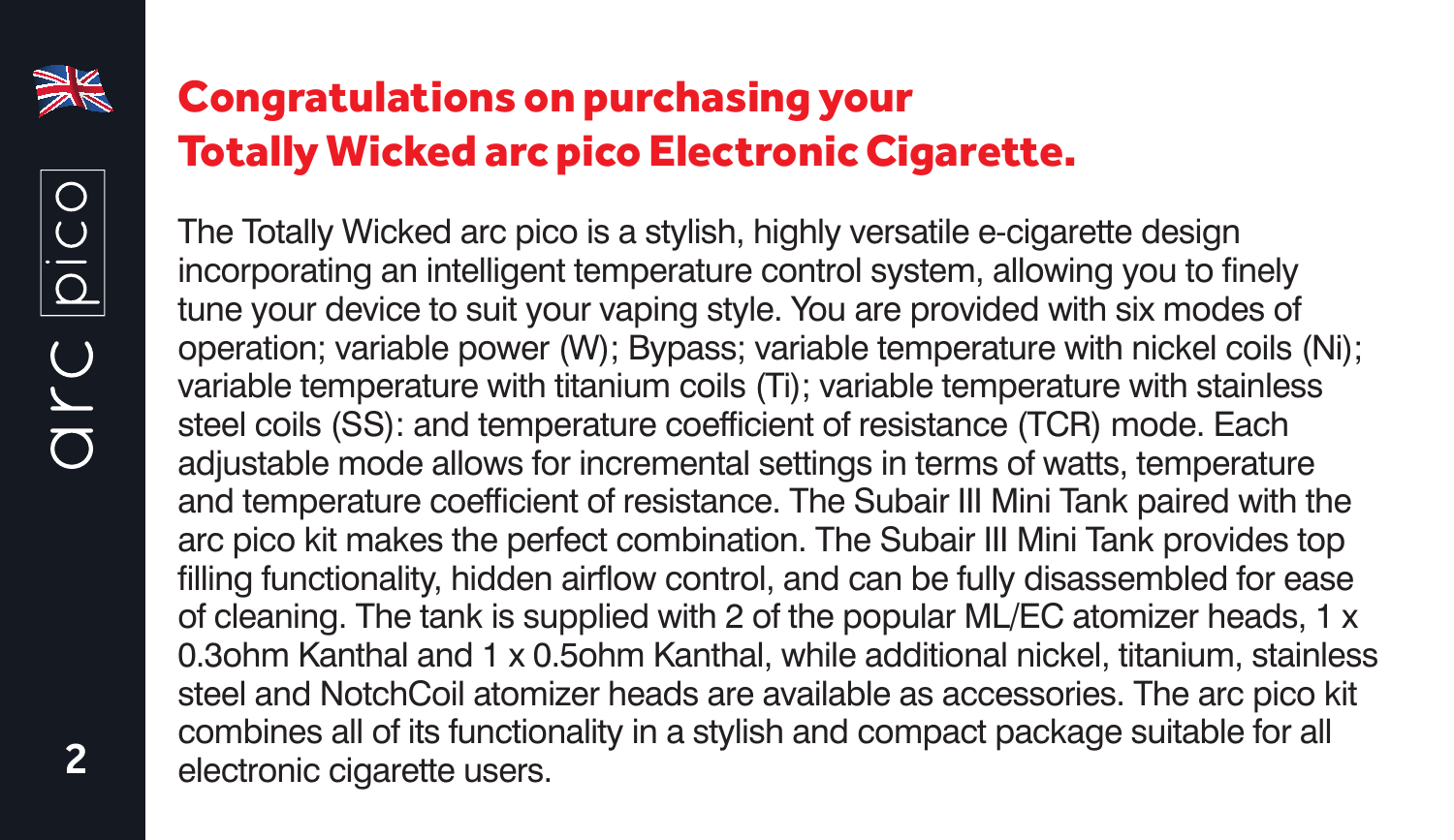

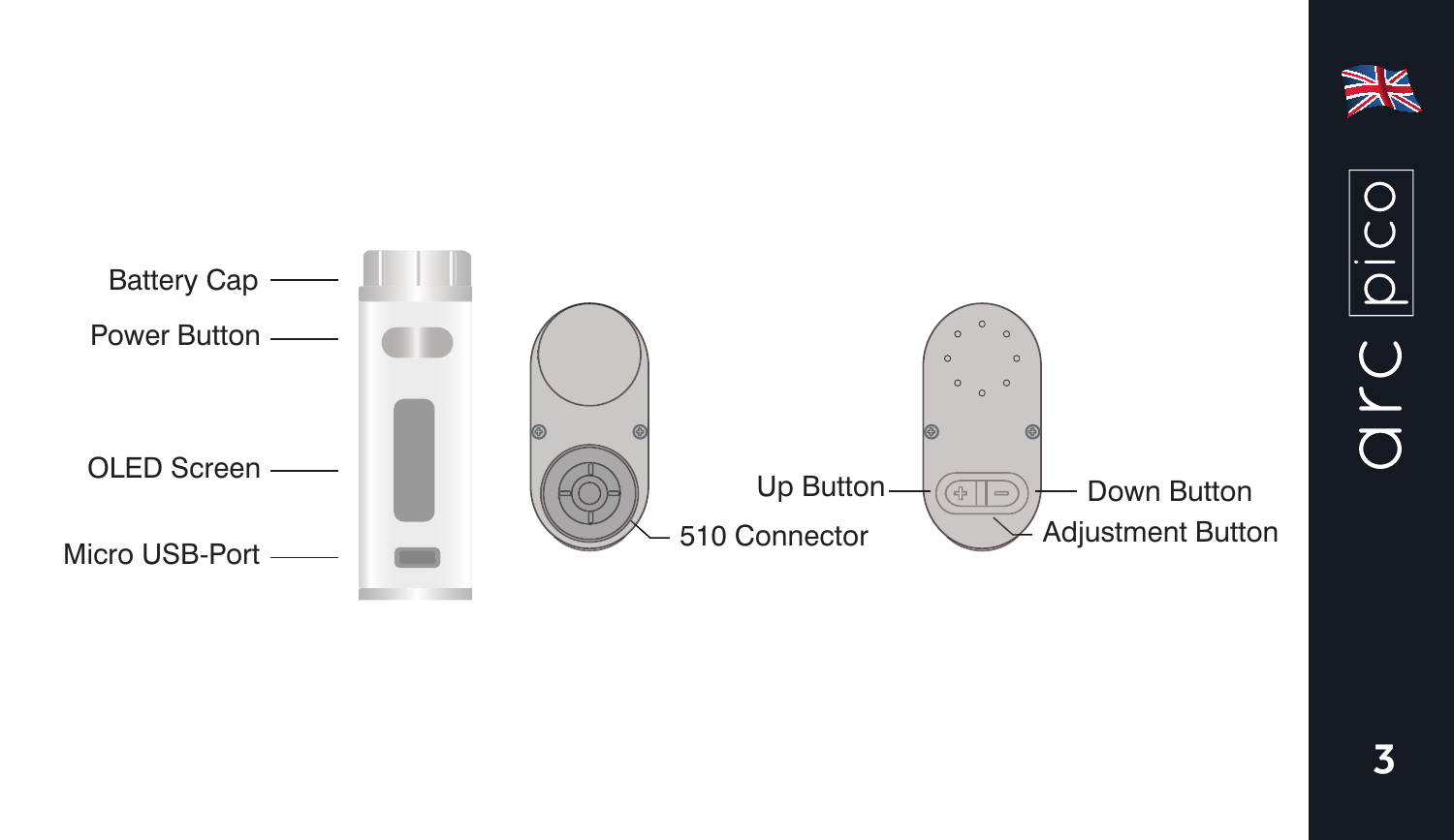

arc pico

4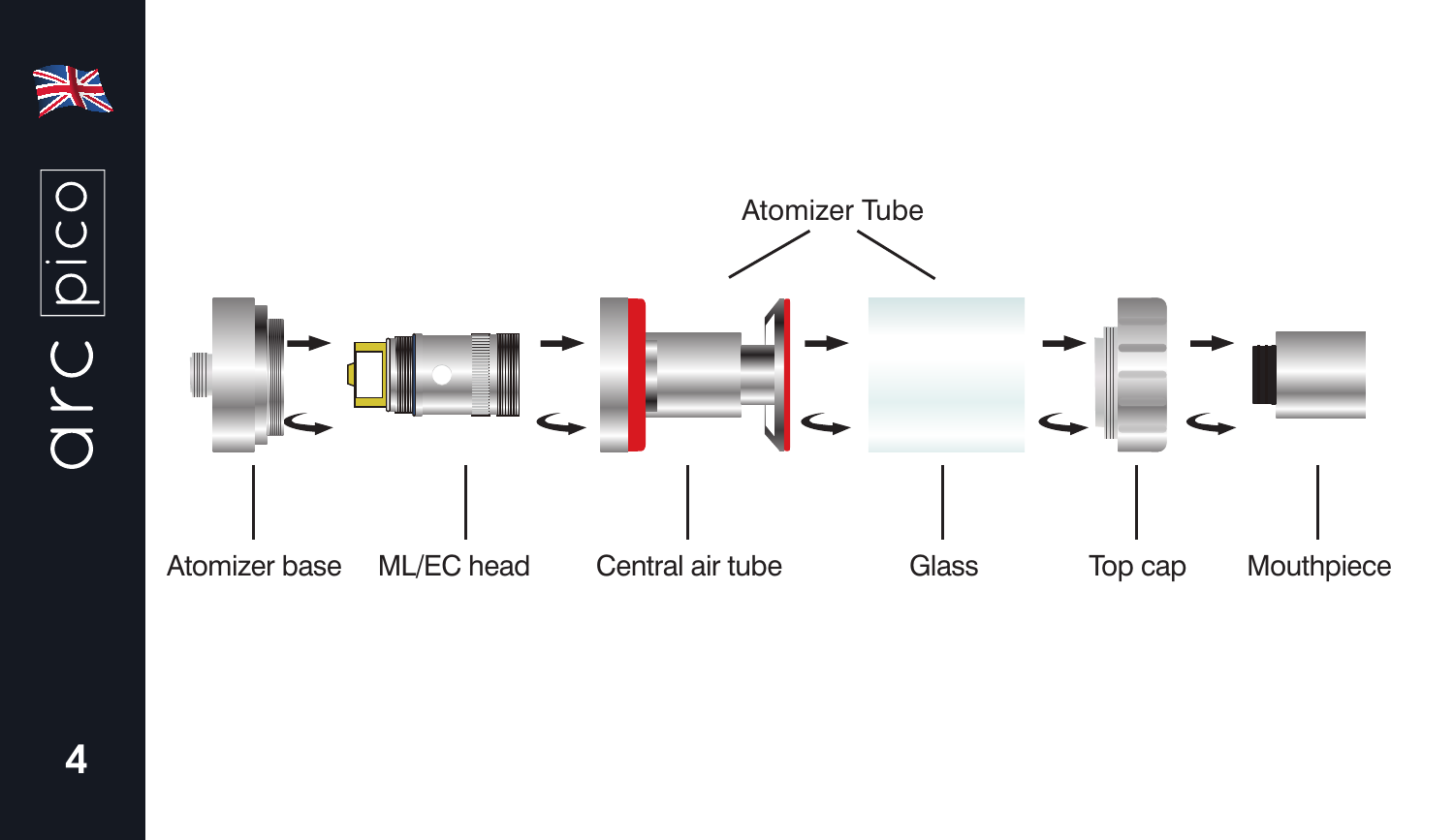#### **Fitting a Battery:**

The arc pico requires an 18650 battery. To fit the battery, unscrew the battery cap on the top of the device and insert the battery, ensuring the correct polarity.

Note: Please ensure that the battery installed is a good quality lithium ion 18650 capable of at least 25A constant discharge.

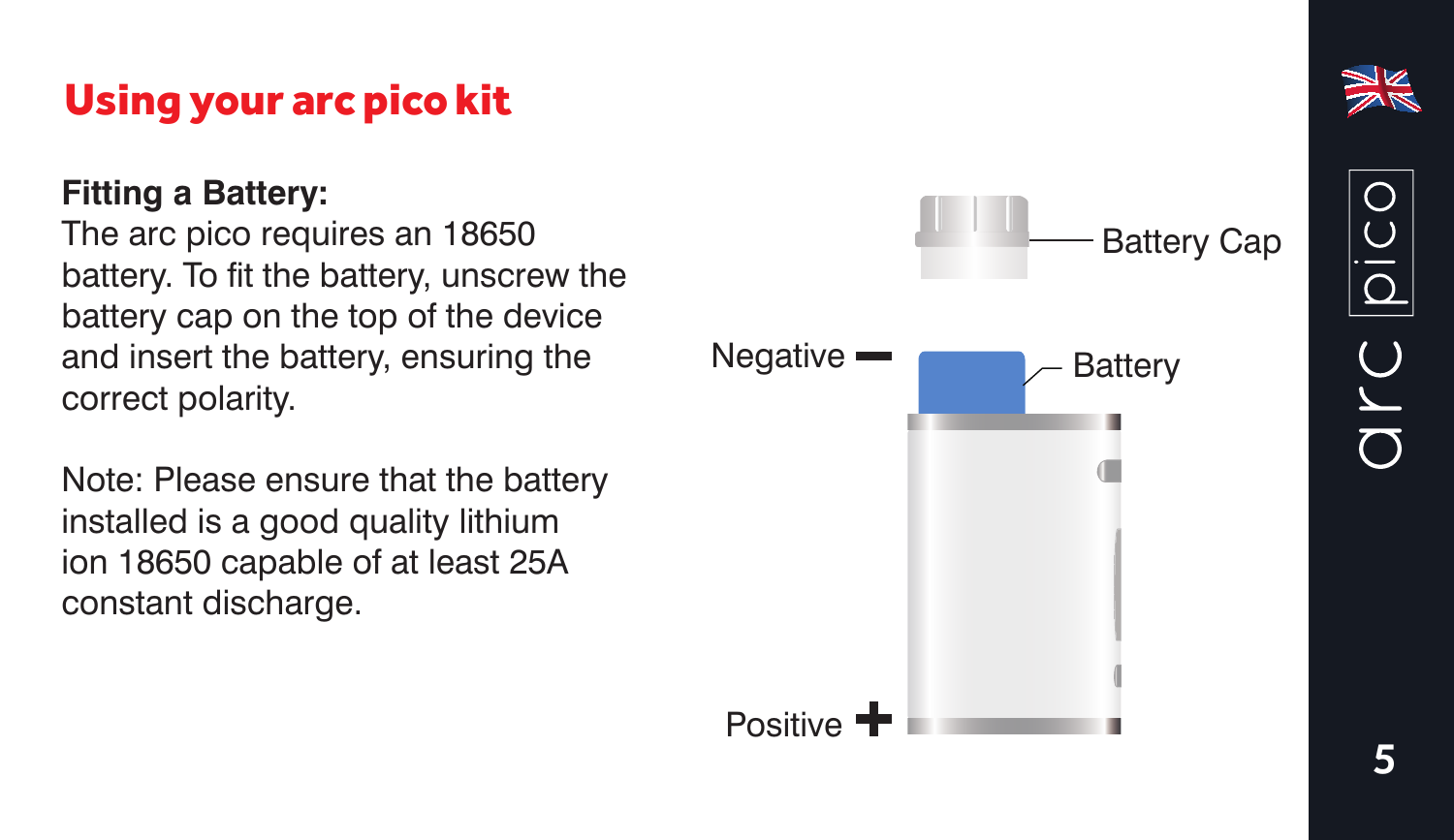

JrC

## Using your arc pico kit

## **Power On and Off:**

The arc pico uses a 5-click on/off function. To switch the device on quickly press the power button 5 times. The screen will illuminate, indicating that the device is powered on. Once the arc pico is powered on the user can press the button 5 times to switch the device off.

### **E-Liquid Filling:**

To fill the Subair III Mini tank with e-liquid, unscrew the top cap and remove from the tank tube assembly. Insert the filling nozzle into one of

the filling holes either side of the central air tube and fill the tank with e-liquid, being careful not to overfill. Replace the top cap by screwing on until firmly seated.

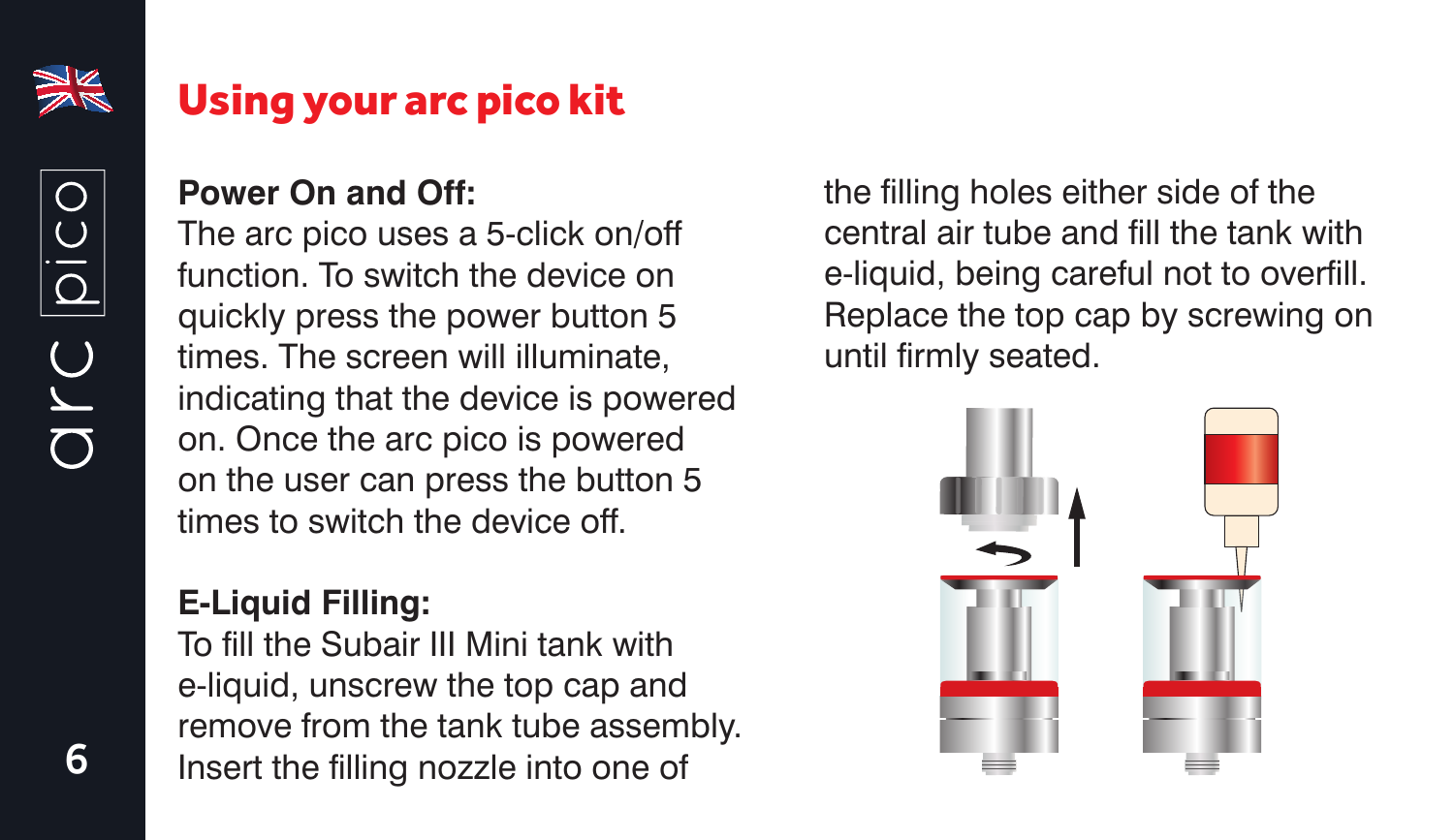### **Vaping:**

Simply press the power button as you inhale.

## **Airflow Adjustment:**

To adjust the airflow, turn the airflow control ring on the atomizer base – clockwise to increase the draw, anticlockwise to decrease the draw.

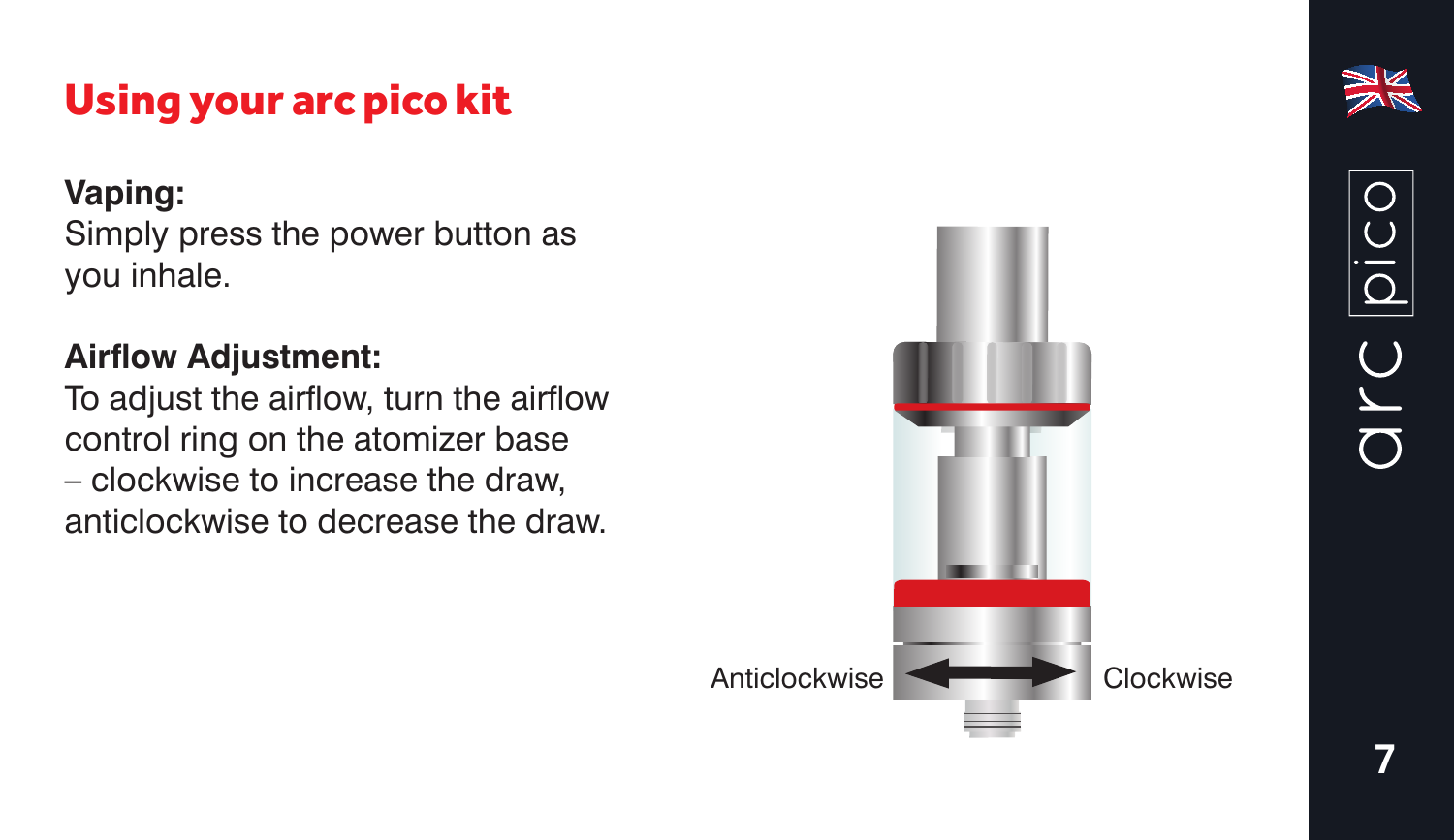

OYC

#### **Charging the Battery:**

Charge the arc pico via the USB cable connected to a powered USB port or suitable wall adapter. The indicator on the display will indicate the battery status. The 18650 battery may also be charged using a suitable external charger.

## **New Atomizer Installation/ Replacement:**

To replace the existing atomizer head, invert the tank and unscrew the atomizer base from the central air tube. Unscrew the atomizer from the atomizer base. Install a new atomizer head by screwing in until firmly seated. The Subair III Mini tank can now be screwed onto the arc pico battery.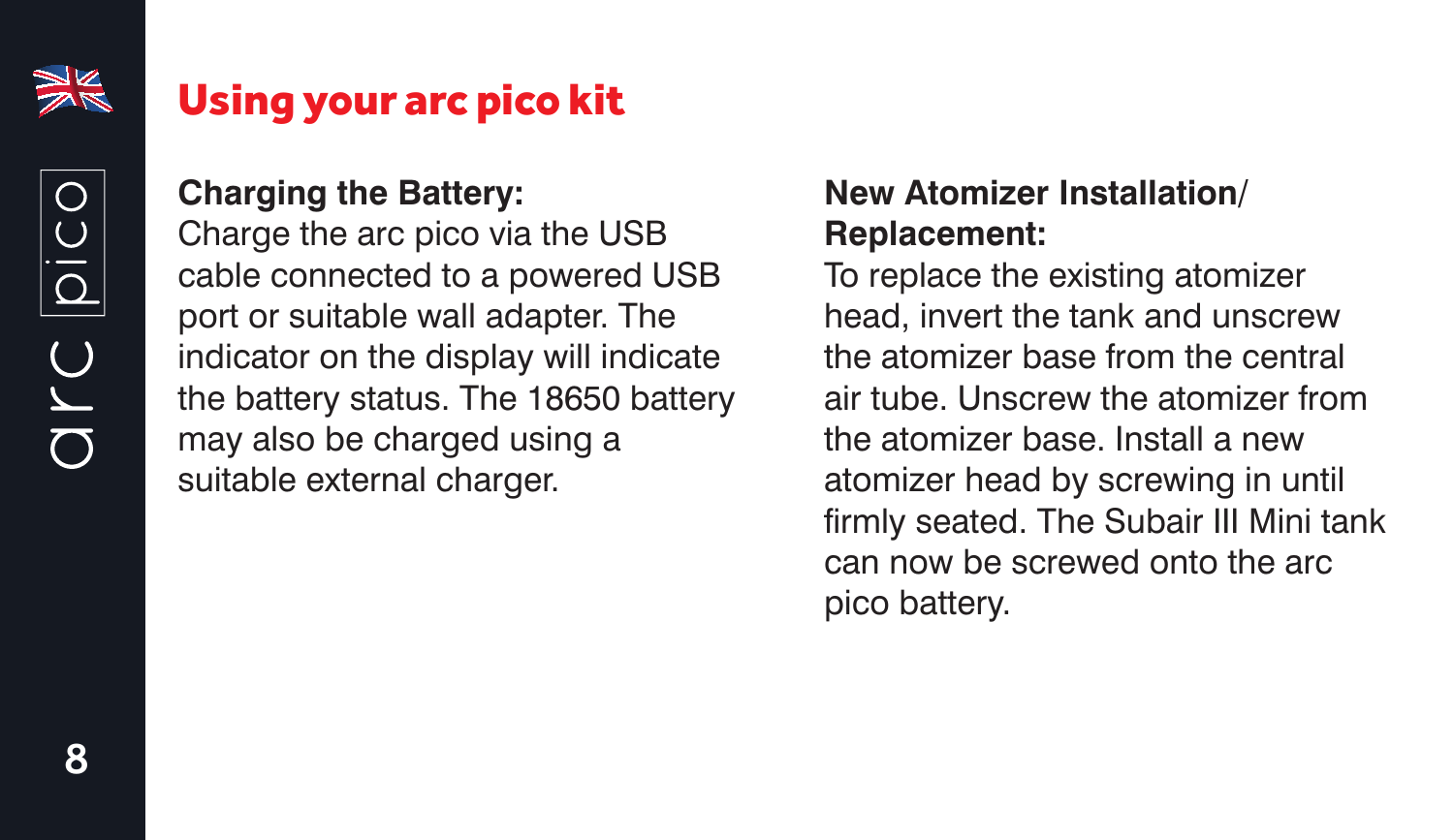







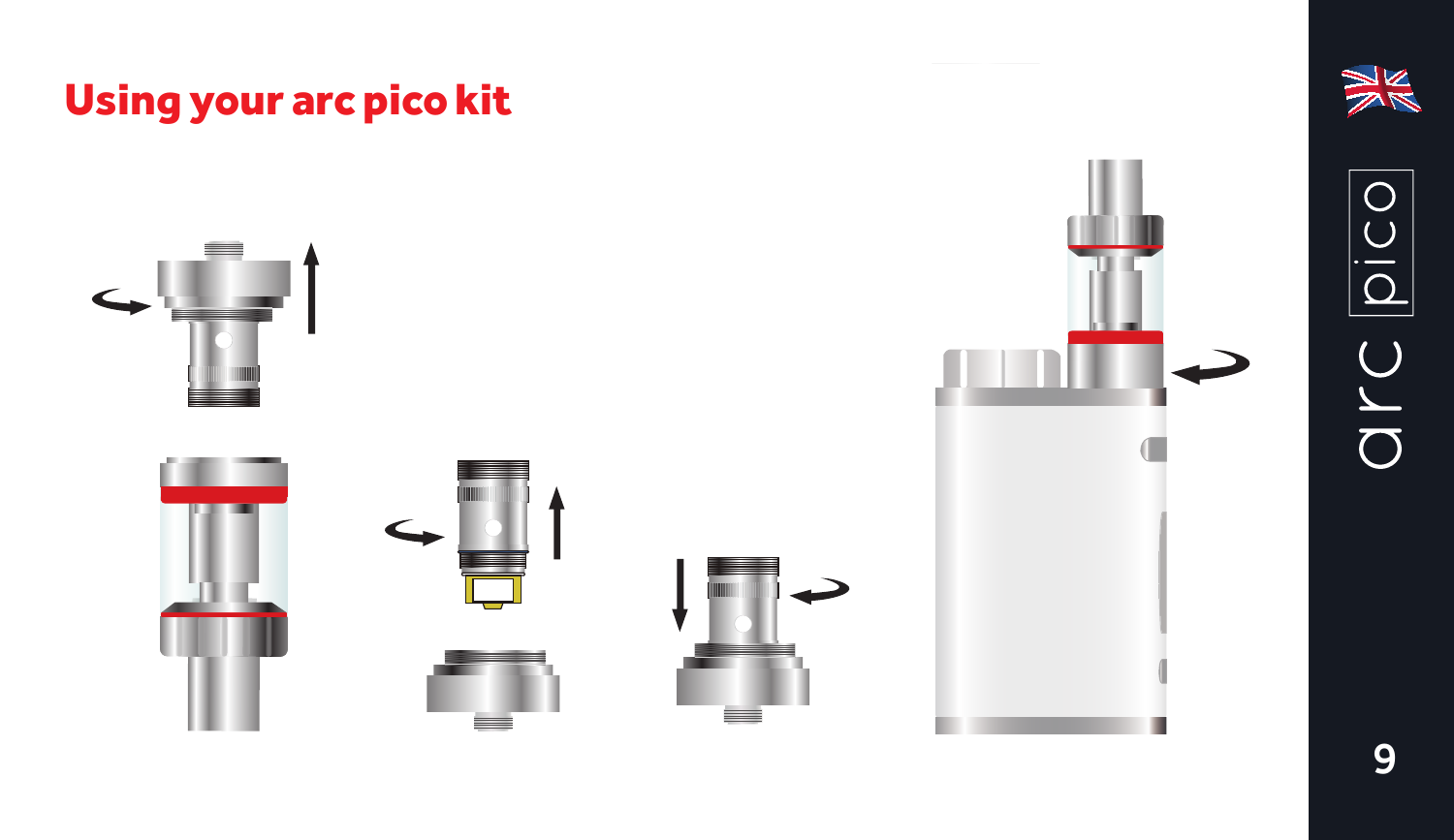

## **Shift between VW/Bypass/VT-Ni/ VT-Ti/VT-SS/TCR Modes:**

When powered on, quickly press the power button 3 times consecutively, the active mode will be displayed on the screen. Use the adjustment buttons to cycle through the VW/ Bypass/VT-Ni/VT-Ti/VT-SS/TCR-M1/ TCR-M2/TCR-M3 modes. Press the power button to select the mode which is currently displayed, or alternatively, wait 10 seconds with the mode of choice displayed on the screen.

#### **VW Mode:**

When in VW mode, use the + or - adjustment buttons to decrease or increase the level of wattage respectively. The available wattage range is 1W – 75W.

## **Bypass Mode:**

When in bypass mode there is a direct voltage output dependent on battery voltage and atomizer resistance.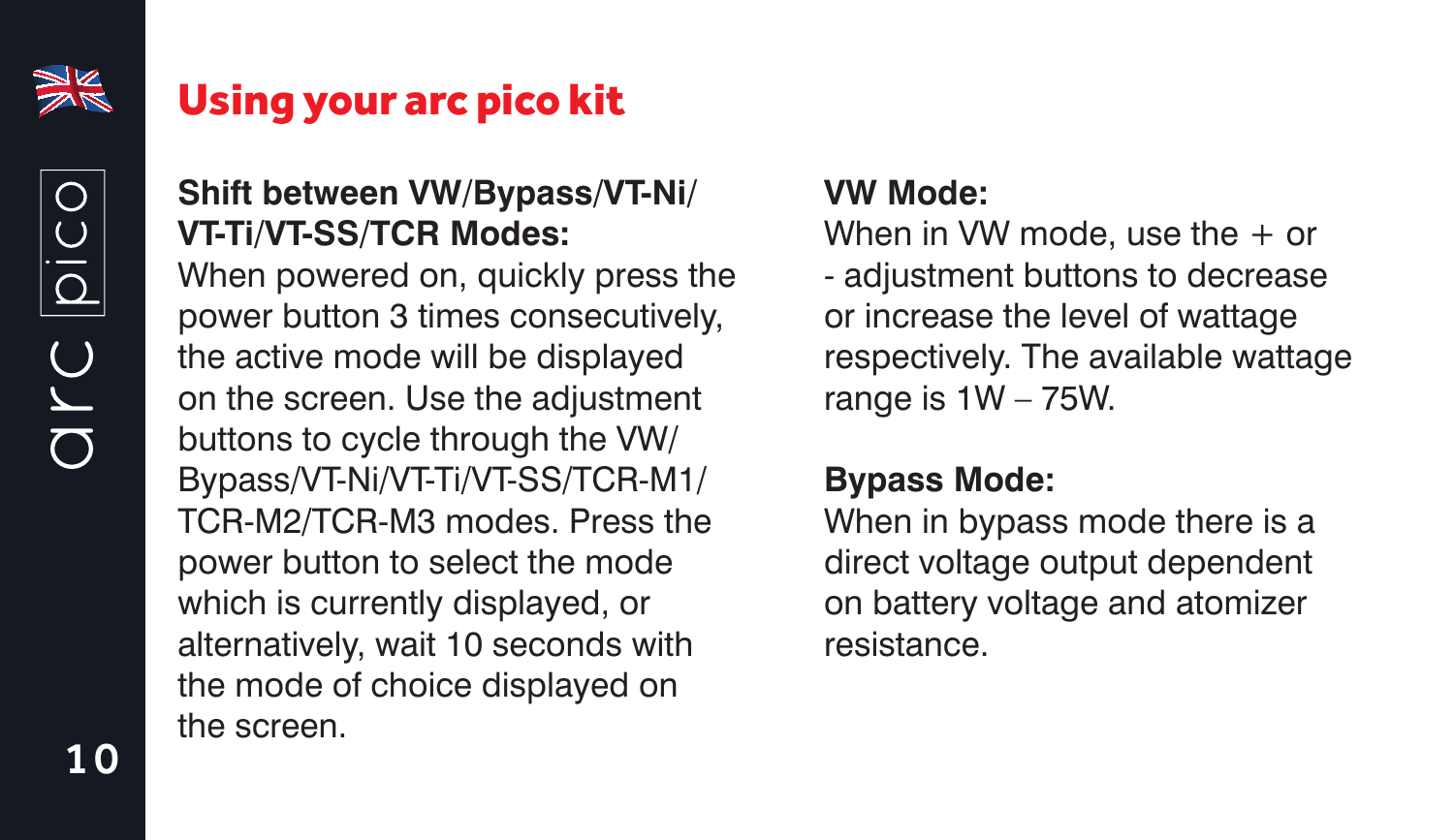#### **VT Mode (Ni/Ti/SS):**

When in VT mode, use the + or - adjustment buttons to increase or decrease the temperature respectively. The available temperature range is 100-315°C or 200-600°F. To adjust the wattage level whilst in VT mode, press the power button 4 times consecutively to activate the wattage setting, use the + or - adjustment buttons to adjust the wattage level. To lock/ unlock the atomizer resistance, hold the power

button and + button simultaneously for 2 seconds.

Note: Only lock the atomizer when the coil is at room temperature.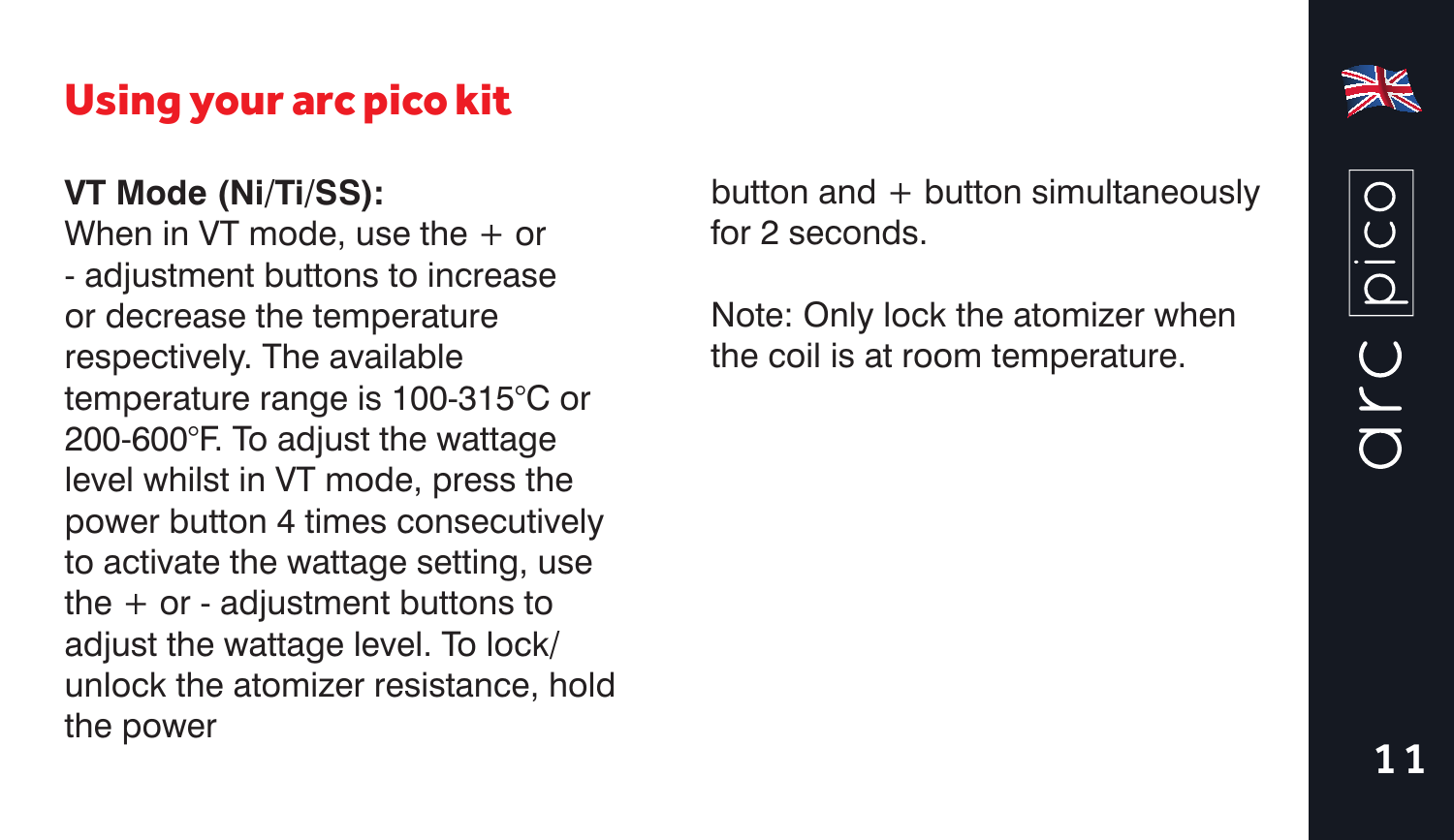

arc pico

#### **TCR Mode (M1/M2/M3):**

To configure TCR modes M1, M2 and M3, when the device is powered off, hold the power button and the + button simultaneously until you enter the TCR configuration menu. Use the  $+$  or  $-$  buttons to cycle through M1, M2 and M3 modes and single press the power button to select the mode that you wish to configure. Use the  $+$  or  $-$  buttons to increase or decrease the TCR value depending on your choice of coil material.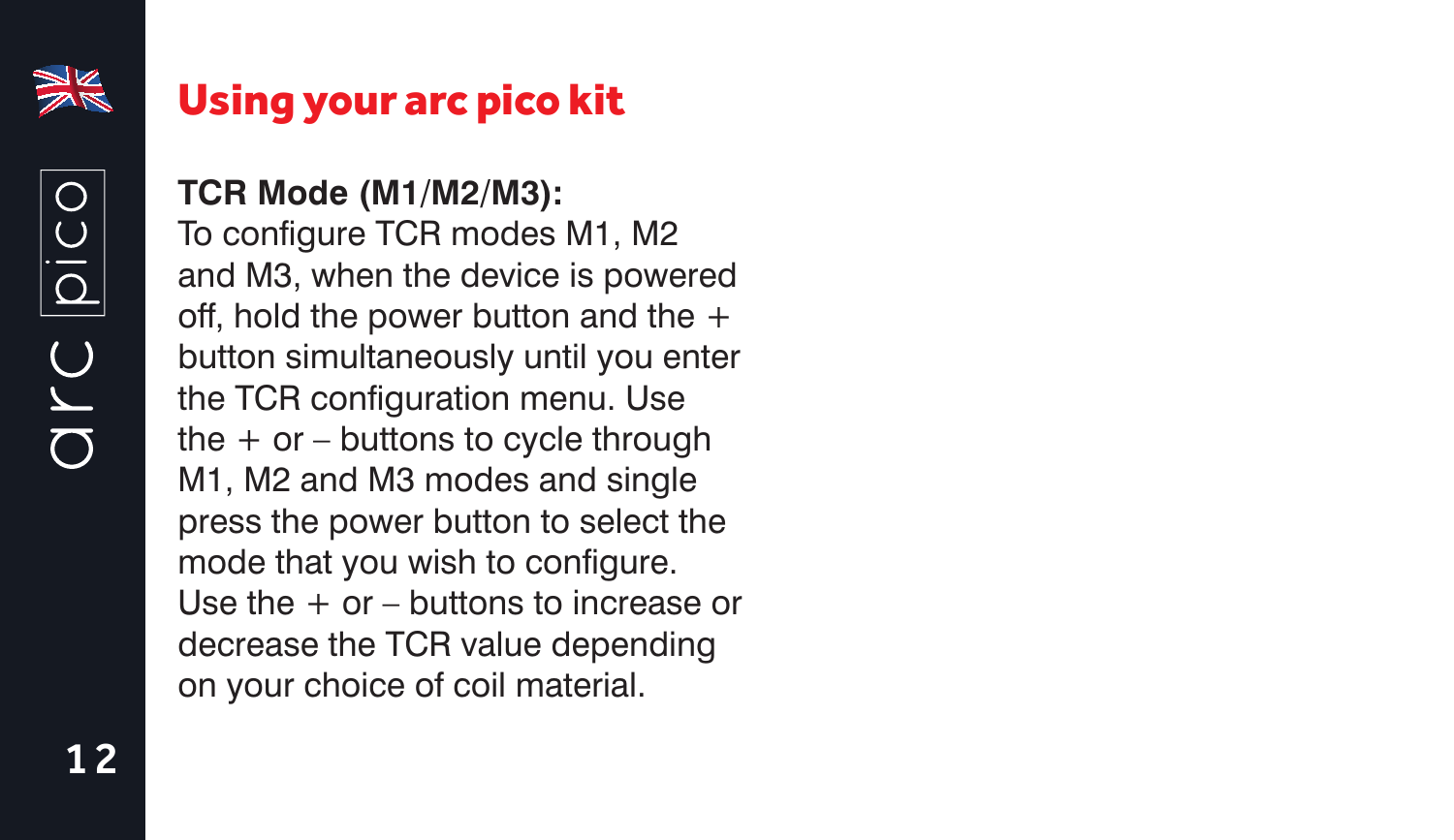**TCR Value Range:**

| <b>Material</b>         | <b>TCR Value Range</b> |
|-------------------------|------------------------|
| <b>Nickel</b>           | 600-700                |
| <b>NiFe</b>             | 300-400                |
| Titanium                | 300-400                |
| SS (303, 304, 316, 317) | 80-200                 |

Note: The TCR value displayed is 105 (100,000) times greater than the actual TCR value and is for arc pico usage only.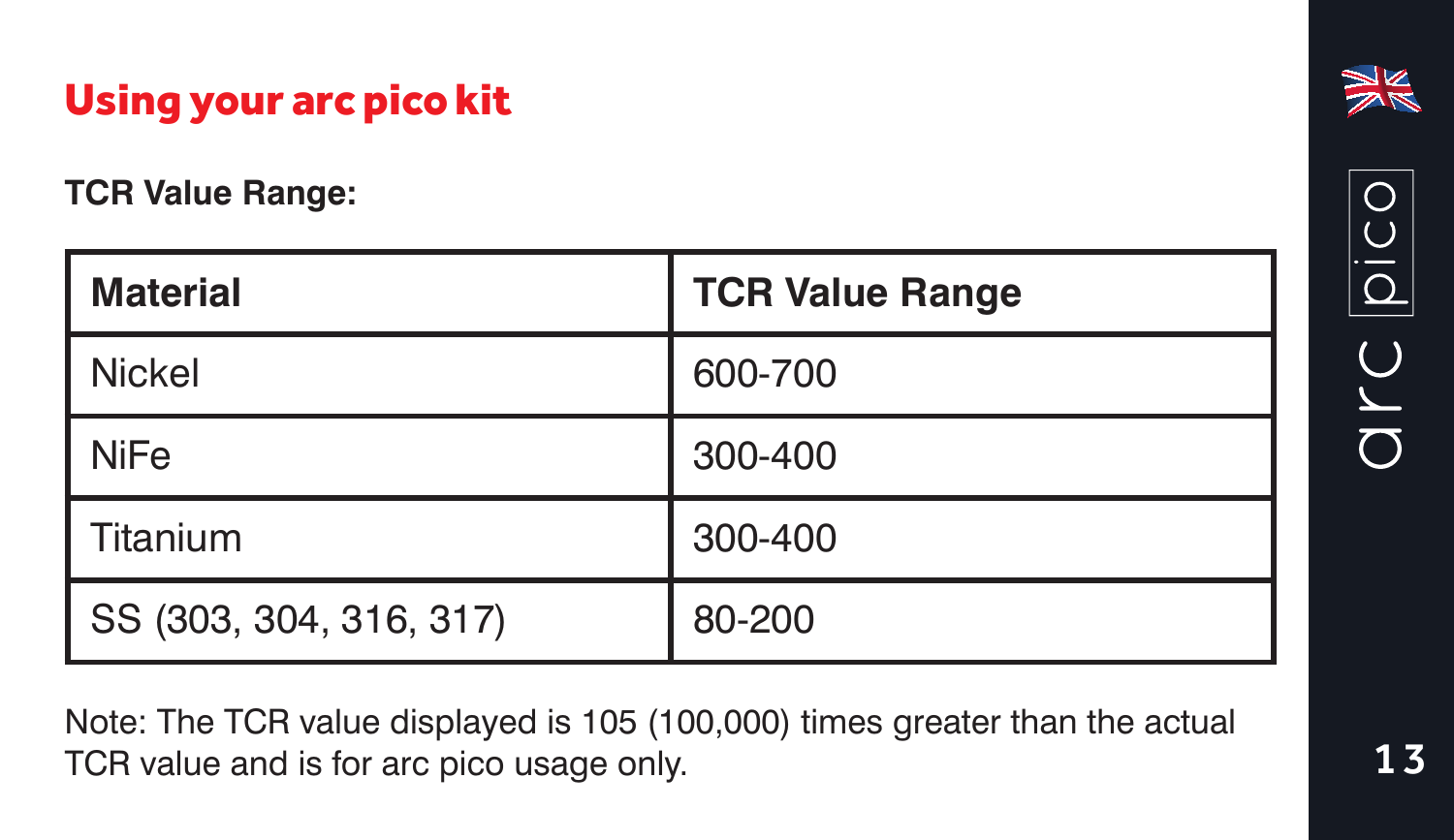

OLC

#### **Stealth Mode:**

When powered on, simultaneously hold the power button and the left (minus -) adjustment button to activate stealth mode. Repeat the process to deactivate stealth mode.

### **Key Lock Mode:**

When powered on, simultaneously hold the two adjustment buttons for 3 seconds to activate key lock mode. Repeat the process to deactivate the key lock mode.

## **Display Modes:**

When powered off, hold both adjustment buttons to turn the display through 180°. Two display states are available.

## **Replacing the Battery:**

To replace the 18650 battery, simply remove the battery cap on the top of the device and remove the battery from its compartment. Insert a new 18650 battery and replace the cap, ensuring the correct polarity.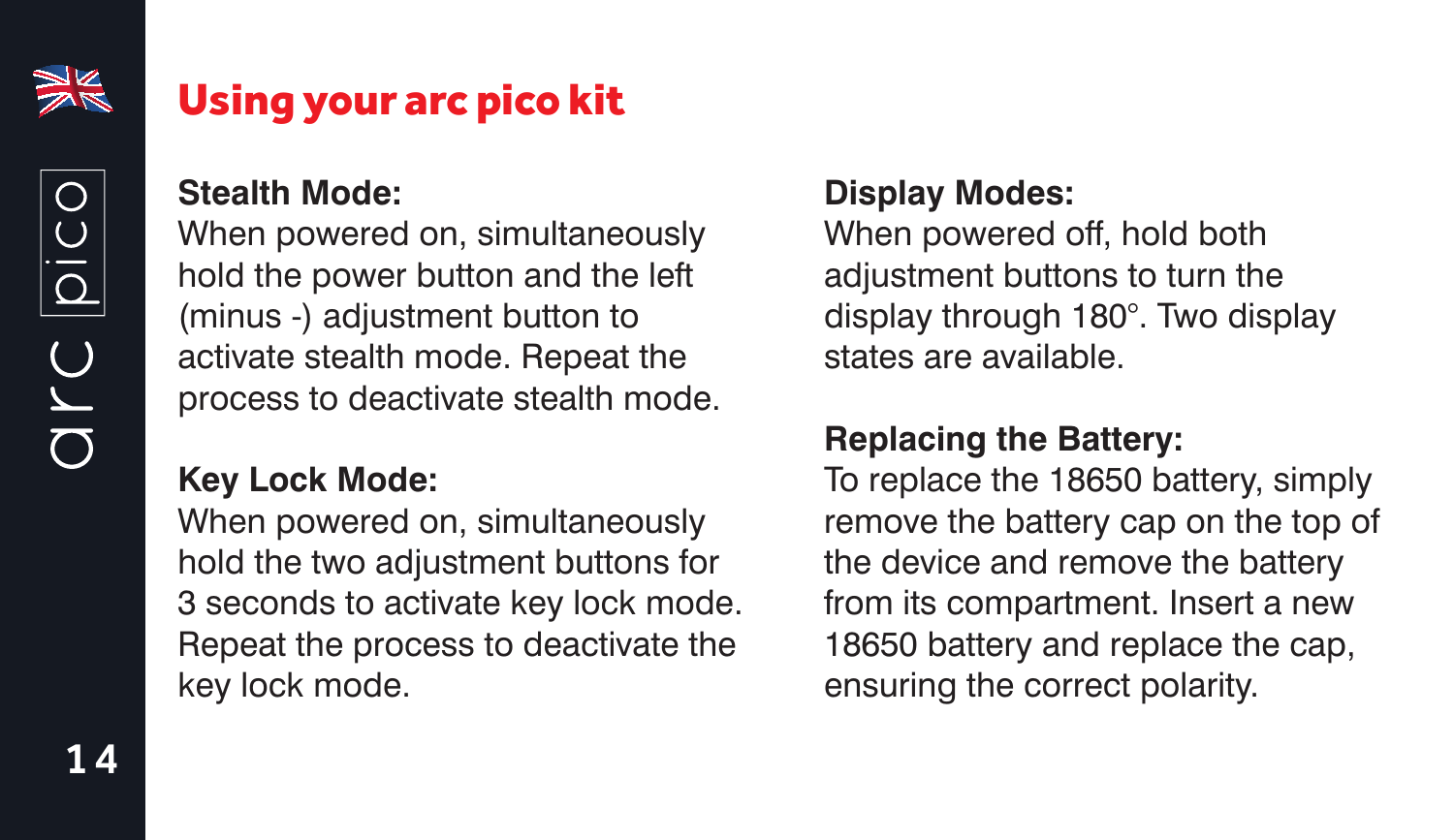#### **Short Circuit & No Atomizer Protection:**

If a short circuit occurs, 'Atomizer Short' will be displayed on the screen and the device will not fire. If no atomizer is detected, 'No Atomizer' will be displayed on the screen. If this occurs, remove and replace the atomizer, ensuring the stated resistance is compatible, if the message persists, replace the atomizer.

#### **Atomizer Low Alert:**

When the resistance of a coil is detected to be lower than 0.1ohm in VW/Bypass mode, or lower than 0.05ohm in VT mode, the screen will display 'Atomizer Low'. If this occurs, remove and replace the atomizer, ensuring the stated resistance is compatible, if the message persists, replace the atomizer.

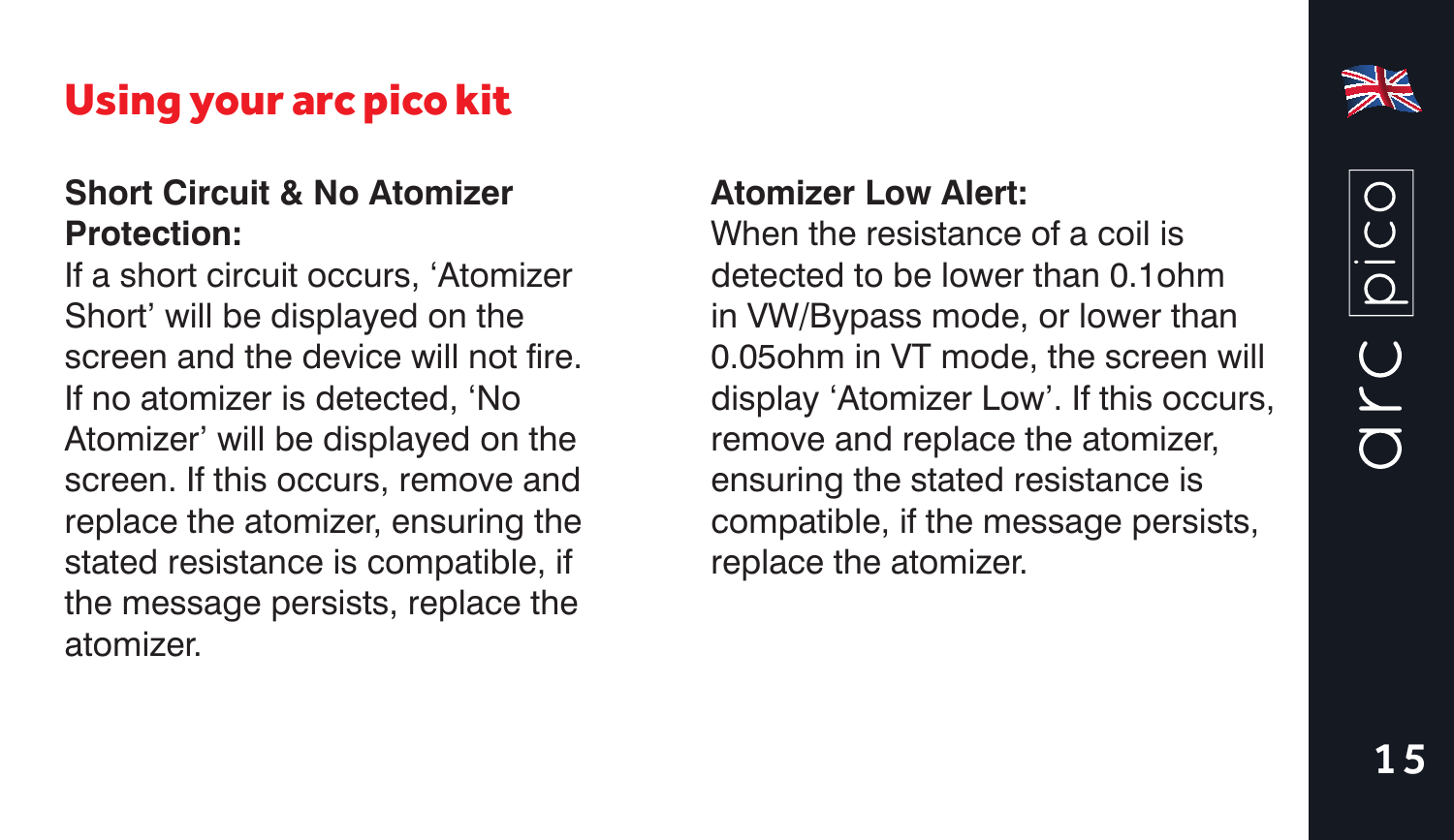

OYC

#### **Atomizer Protection:**

If the power button is pressed for longer than 10 seconds, the output will automatically cease and the message 'Over 10s' will be displayed.

#### **Low Voltage Protection:**

When the battery voltage is below 3.1V, 'Battery Low', and then 'Lock' will be displayed on the screen. Recharge the battery to unlock the device and begin vaping again.

### **Low Battery Alert:**

When the battery reaches lower than 10% capacity, the power symbol on the screen will flash continuously. Charge the device as soon as possible.

## **Weak Battery alert:**

If the voltage of the battery drops below 2.9V whilst vaping, the screen will display 'Weak Battery' and the output power will be reduced accordingly.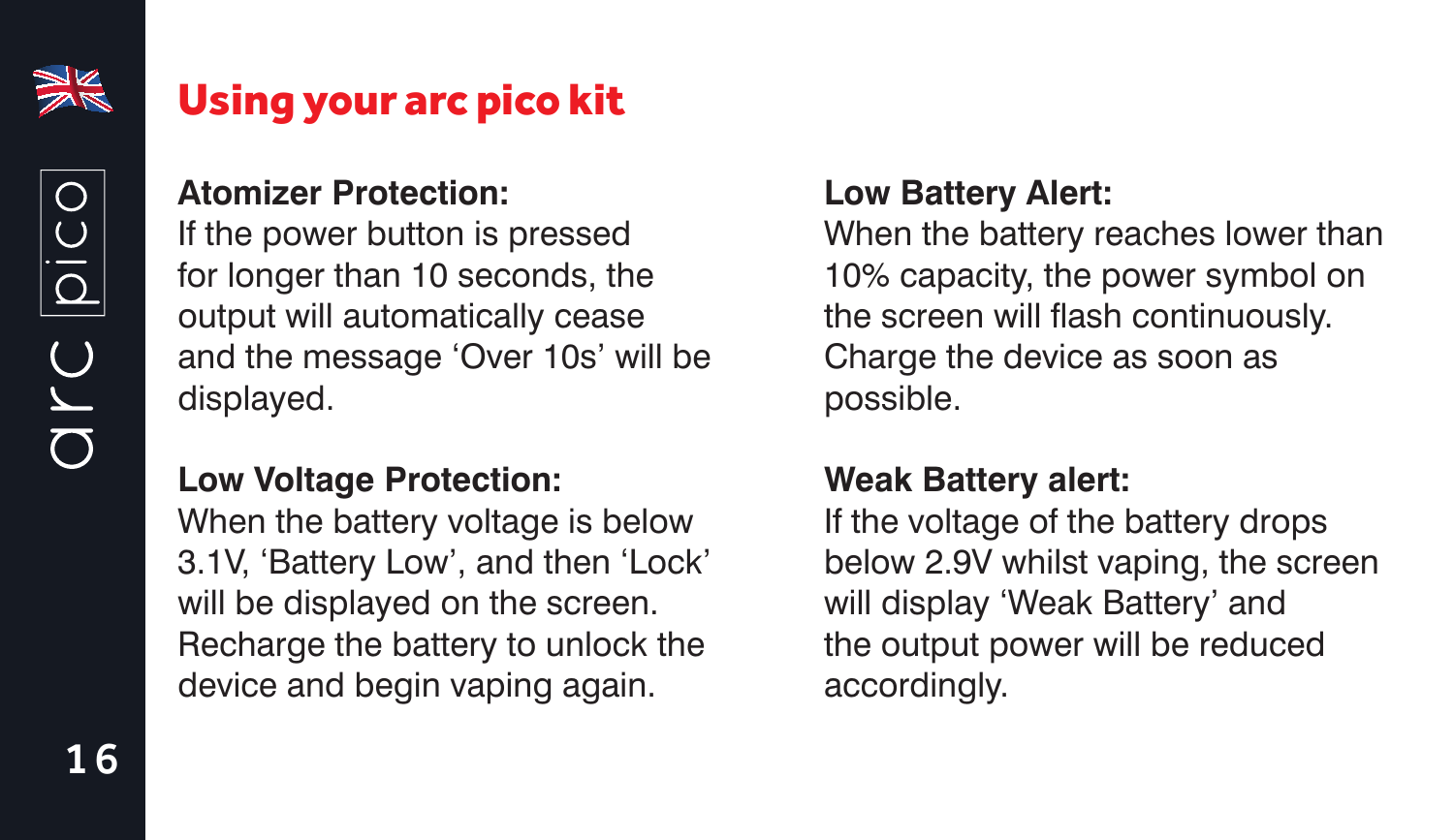#### **Temperature Protection:**

In VT mode, if the actual temperature of the coil reaches the set temperature, 'temperature protection' will be displayed on the screen. The device can continue to be used normally.

#### **Temperature Alert:**

If the temperature of the device exceeds the maximum safe operating temperature, 'Device Too Hot' will be displayed on the screen and the output will shut off automatically. Let the device cool down before continuing to vape.

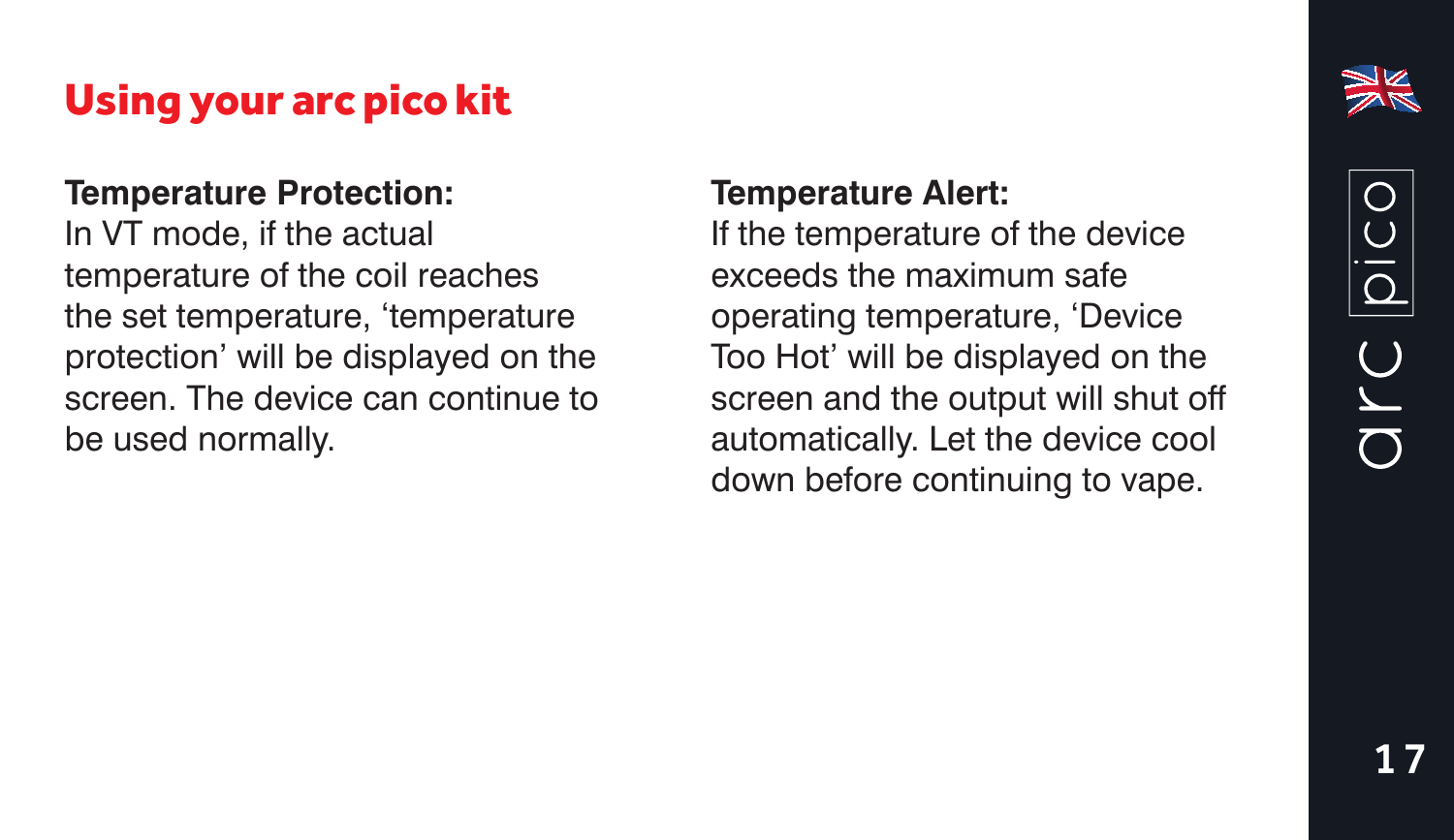

## Kit Contents

1 x arc pico Body 1 x Subair III Mini Tank 1 x 0.3ohm ML Atomizer Head 1 x 0.5ohm ML Atomizer Head 4 x Sealing Rings 1 x USB Cable 1 x User Manual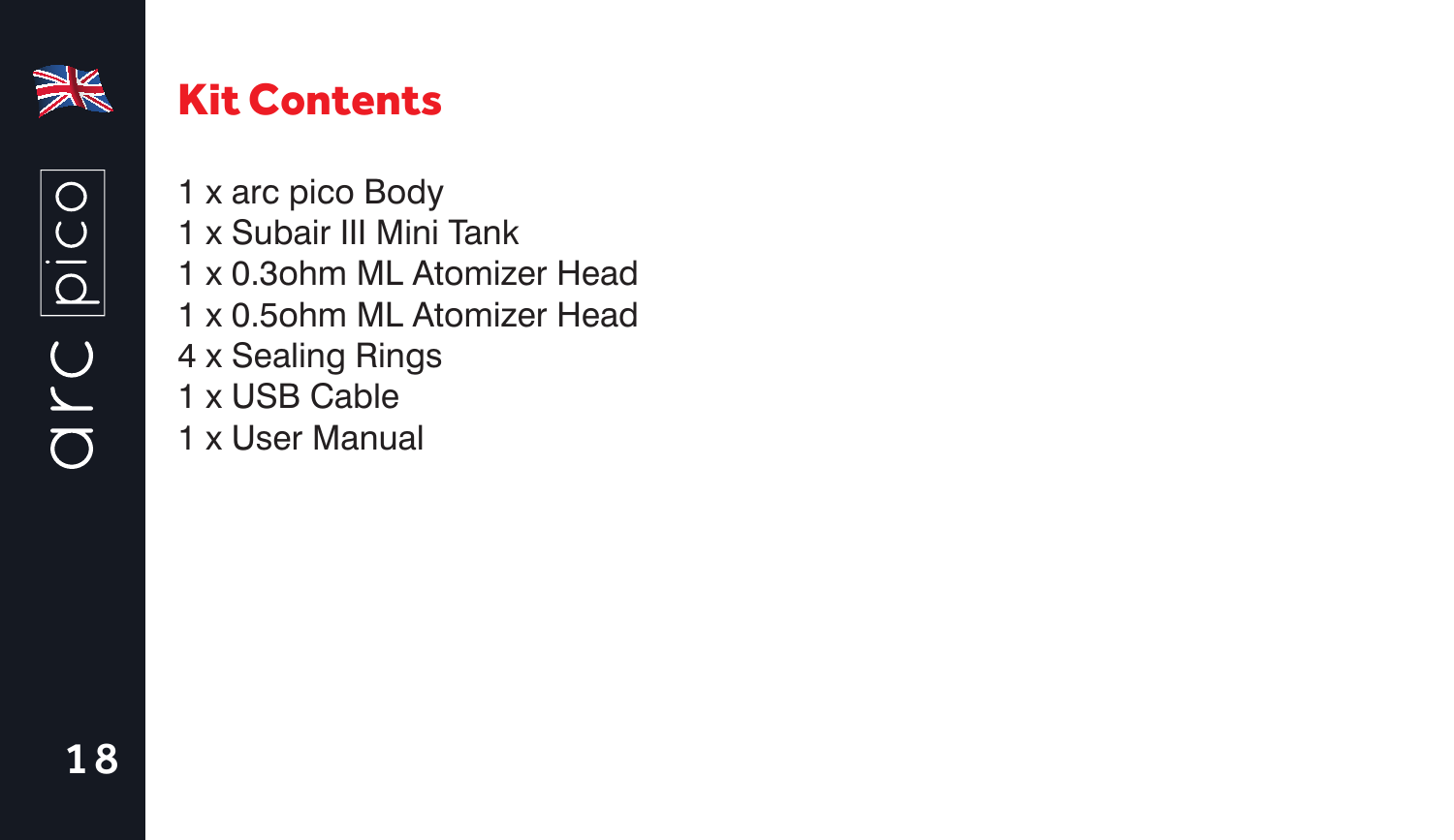## arc pico Specifications

**Dimensions:** 71mm (L) x 22mm x 45mm **Battery Type:** 18650 **Voltage Output:** 4.2V – 3.3V (Direct) **Wattage Range in VW Mode and VT Mode:** 1W – 75W **Temperature Range in VT Mode:** 100-315°C / 200-600°F **Temperature Coefficient of Resistance Range in TCR Mode:** 1-1000 **Resistance Range:** 0.05-1.5ohm in VT Mode, 0.1-3.5ohm in VW/Bypass Mode **Firmware Type:** Upgradeable **Tank Connector:** 510 Connector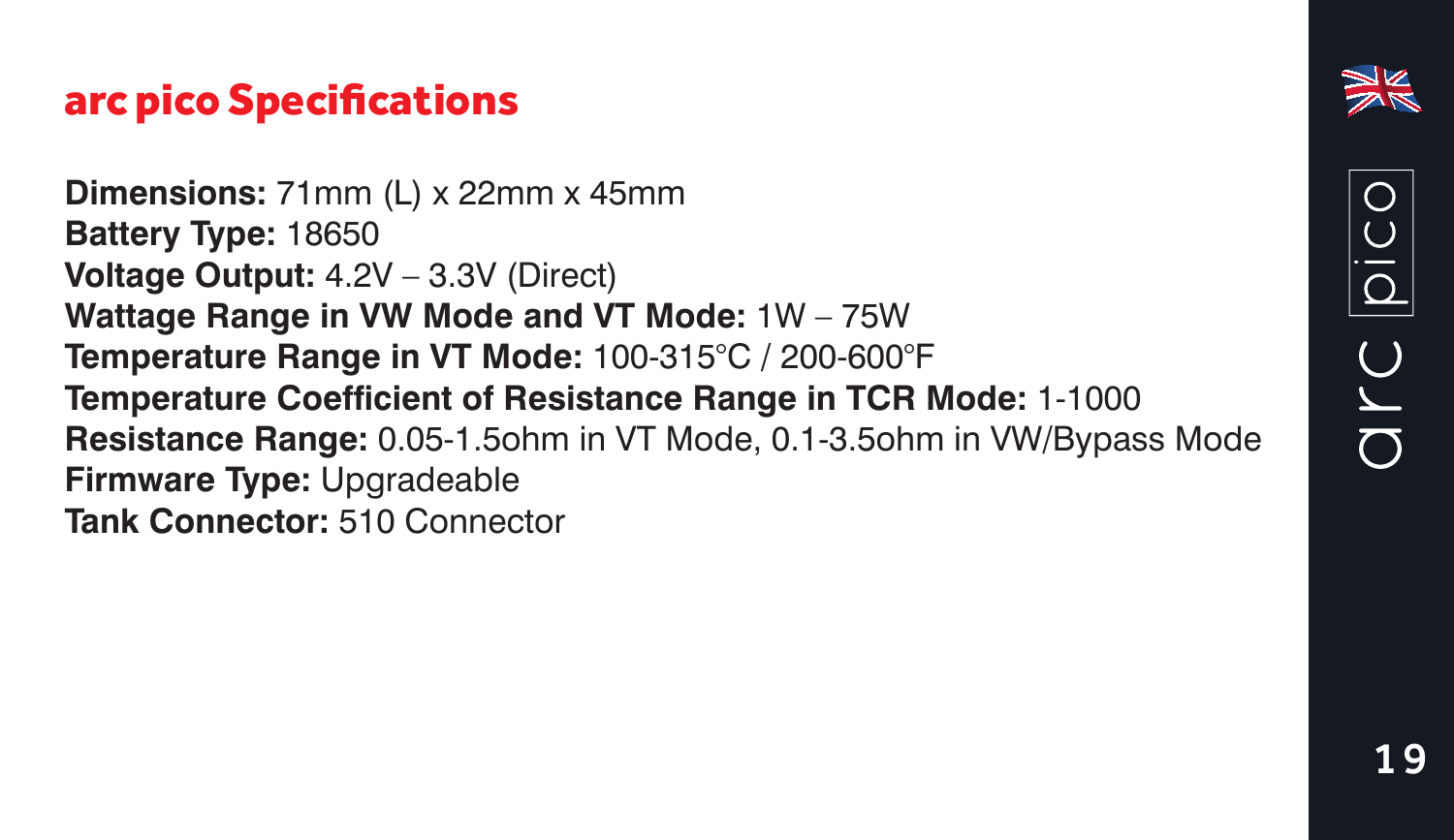

arc pico

## Subair III Mini Tank Specifications

**Dimensions:** 14mm x 169mm **Tank Capacity:** 2ml **Atomizer Type:** ML/EC **Maximum Filling Nozzle Diameter:** 2.8mm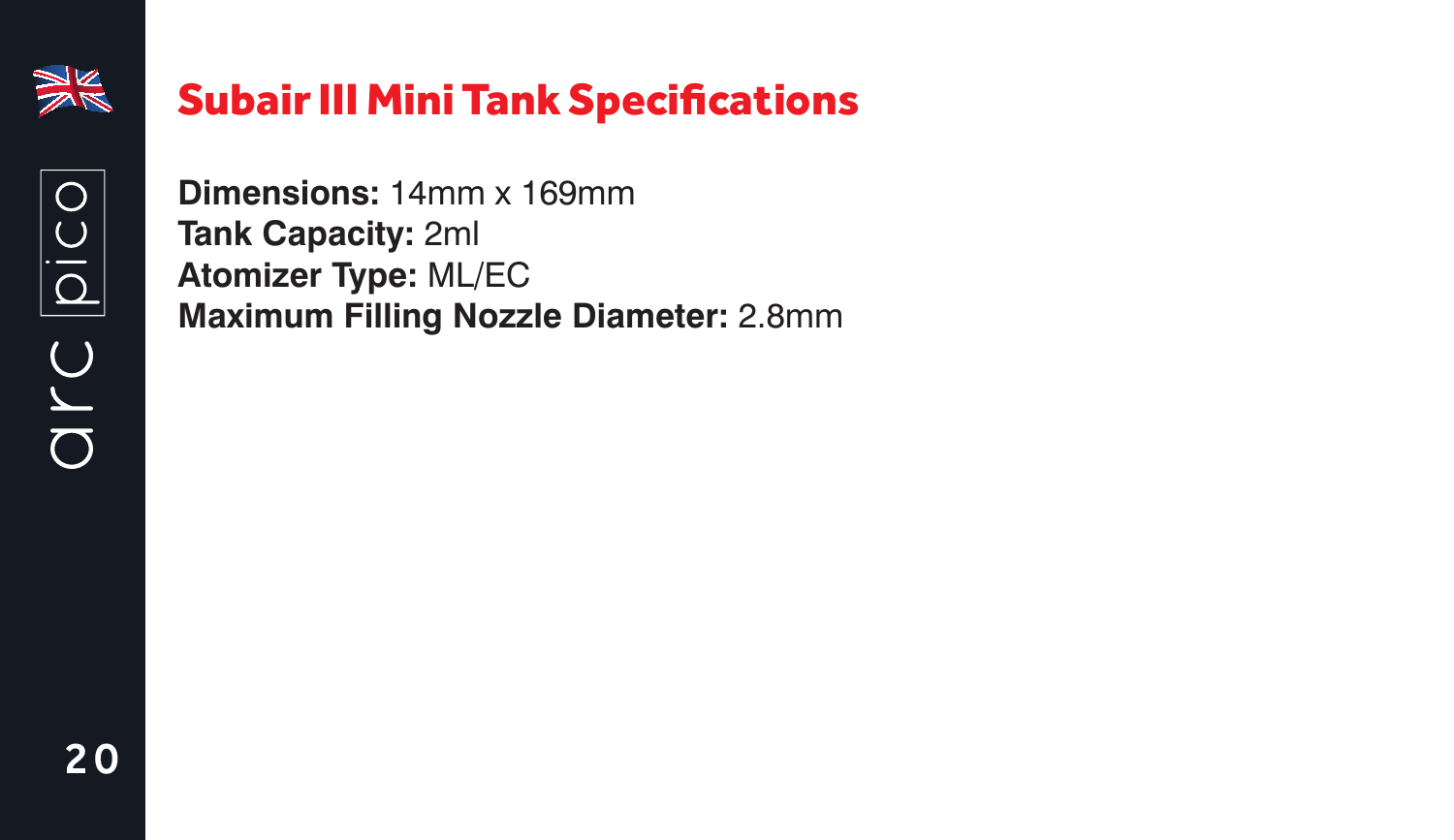## Additional product information

There are no reported medical side effects with this product. If you believe you experience a side effect, please contact the manufacturer.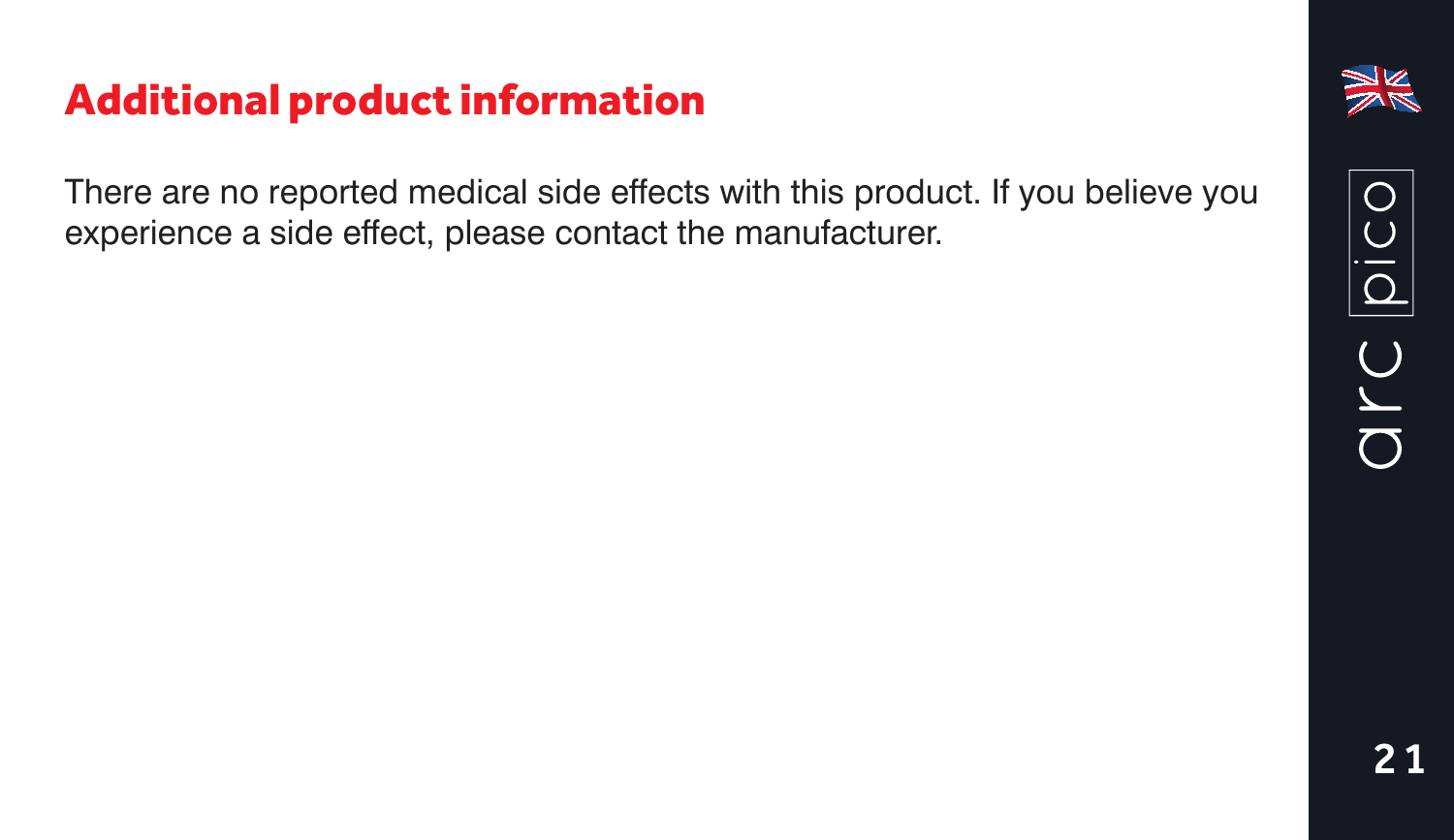

## Product Storage and Battery Precautions

- Store the arc pico and its accessories away from children when not in use.
- Ensure the arc pico is powered off when not in use.
- Avoid accidentally pressing the arc pico power button when not in use.
- Please only use the charging cable provided.
- Please dispose of dead batteries in accordance with your country's appropriate legislation.
- Use only a maximum of 1.5ohm when in VT mode. The mode will automatically be switched to VW mode when the coil is larger than 1.5ohm or a normal coil is used.
- Do not charge the batteries in a damp environment.
- Do not use the device when temperatures are outside the range -10 60°C.
- Do not charge the battery when temperatures are outside the range 0 45°C.
- Do not attempt to repair a faulty arc pico as these are sealed units with no serviceable parts. Attempted repairs will void the warranty.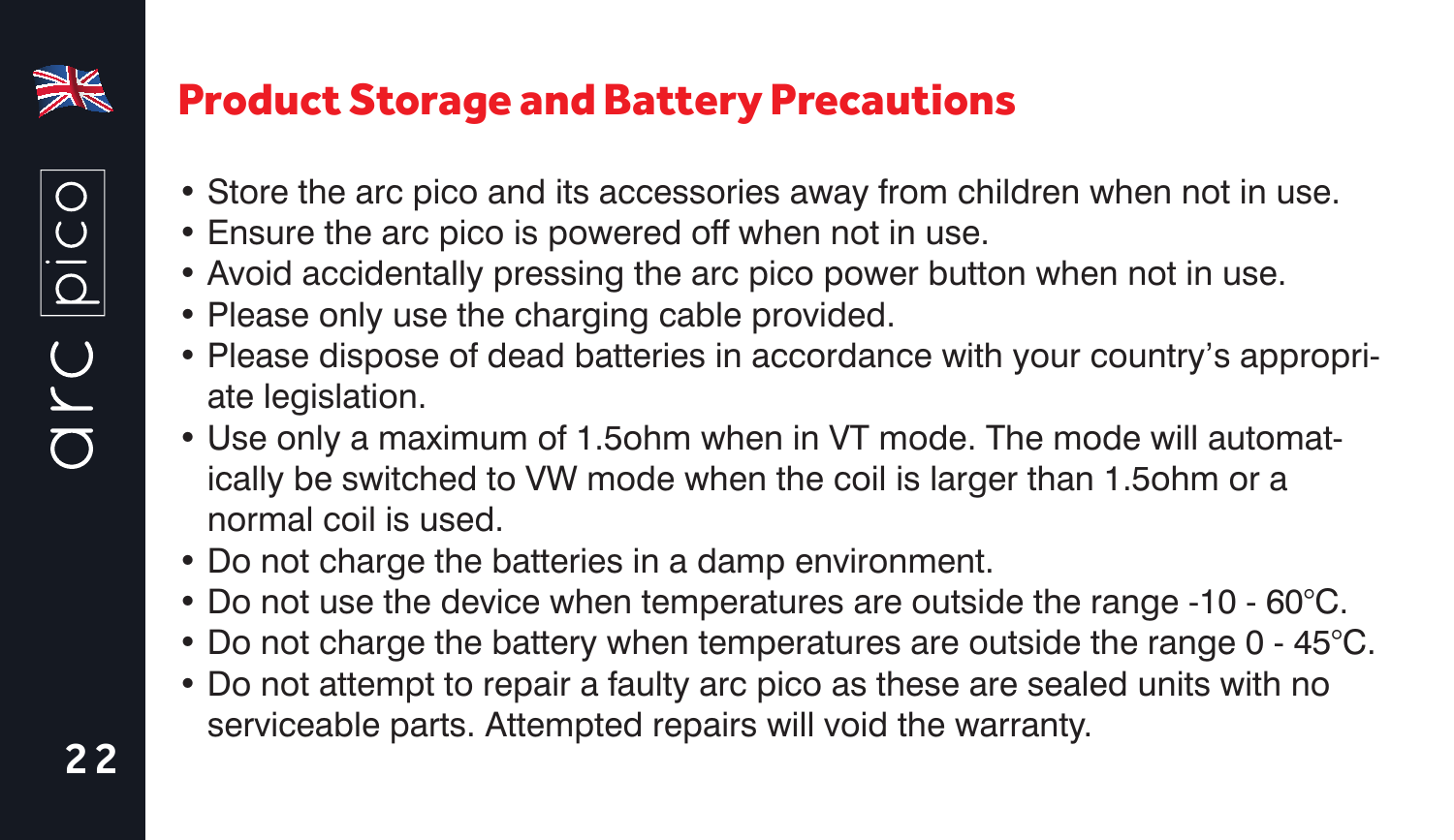## **Warranty**

The arc pico kit components have a 28-day parts warranty, with the exception of atomizer heads, which are a consumable item and covered by 'dead on arrival' warranty only. The USB cable supplied has a 12-month warranty. If any parts are found to be faulty within this time please contact our customer service team, whose details are on the back page of this booklet and we will arrange for a replacement. We may require the goods to be returned for further investigation.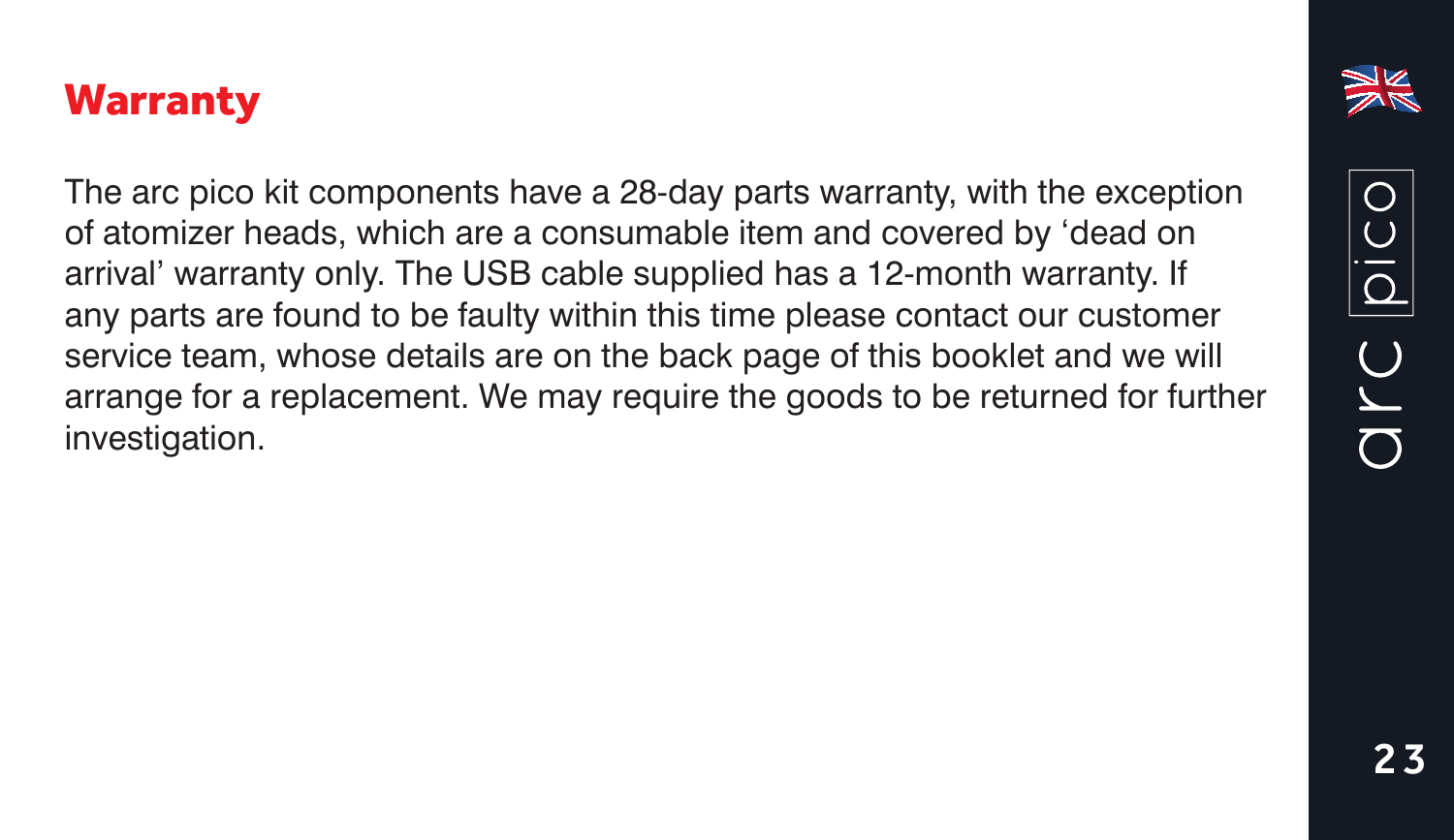

## Glückwunsch zum Kauf Ihres Totally Wicked arc Pico E-Zig Kits.

Die Totally Wicked arc Pico ist ein elegantes und sehr vielseitiges Dampfgerät mit intelligenter Temperatursteuerung, das perfekt auf die Dampf-Bedürfnisse abgestimmt werden kann. Der Nutzer kann aus sechs Betriebsmodi wählen; variable Leistung (W); Bypass; variable Temperatur mit Nickel-Heizwendeln (Ni); variable Temperatur mit Titan-Heizwendeln (Ti); variable Temperatur mit Edelstahl-Heizwendeln (SS) und Temperaturkoeffizient (TCR). Als perfekter Partner-Tank ist der SubAir III Mini Tank im Kit inbegriffen. Es ist ein eleganter Tankverdampfer mit Top-Füll-Funktion und einem nicht sichtbaren Lufteinlasskanal. Für maximalen Komfort kann der Tank zum Reinigen komplett in Einzelteile zerlegt werden. Darüber hinaus kommen hier die beliebten ML/EC Verdampferköpfe zum Einsatz (1 x 0.3Ω und 1 x 0.5Ω im Kit enthalten). Die arc Pico vereint all ihre Funktionalität in einem ergonomischen und kompakten Paket, das für jeden E-Zig Nutzer geeignet ist.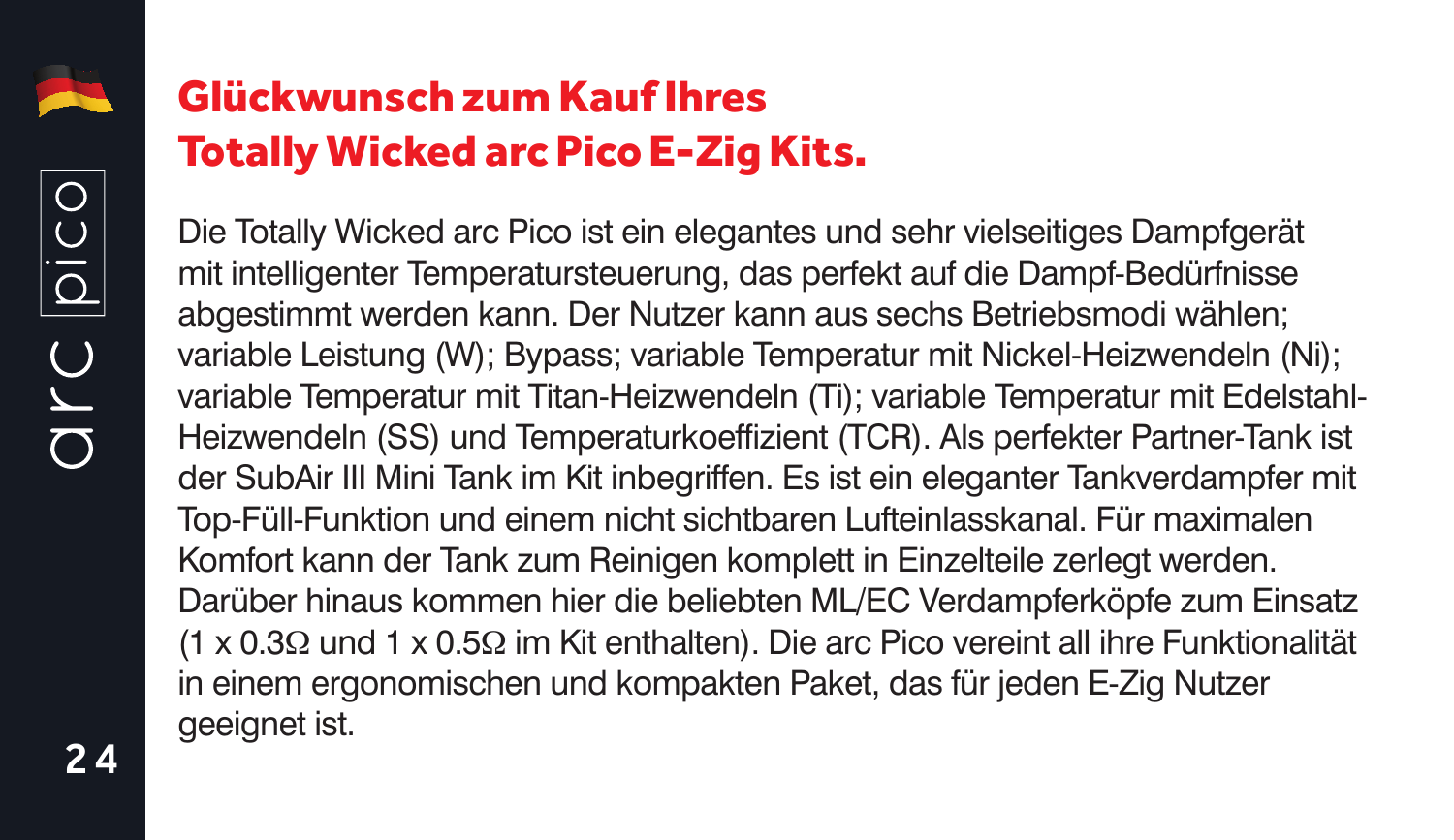

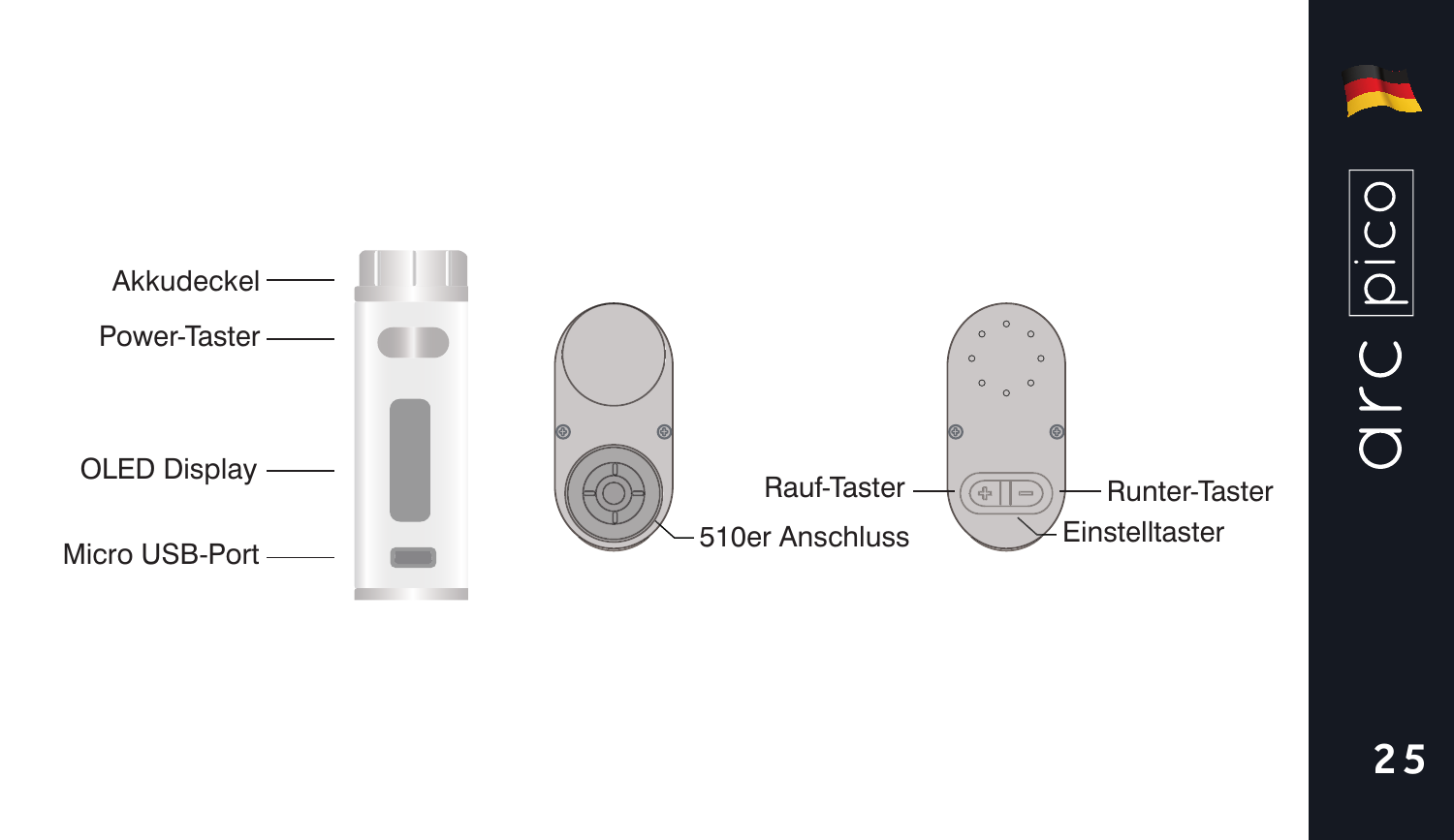

arc pico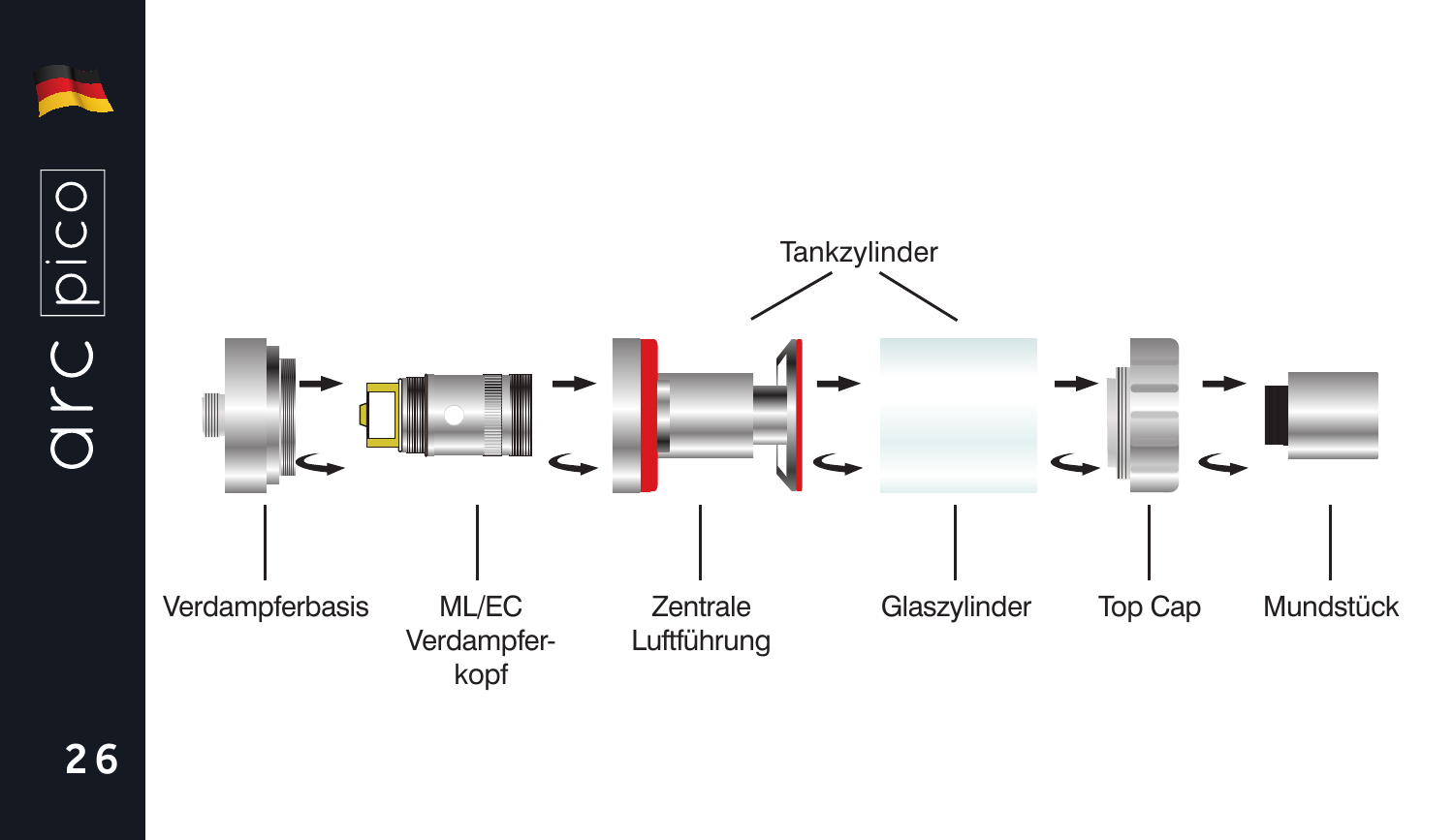## Bedienung Ihrer arc Pico

#### **Akku einsetzen:**

Die arc Pico wird mit einem 18650 Akku betrieben. Zum Einsetzten des Akkus Akkudeckel abschrauben und einen geeigneten Akku mit dem Pluspol nach unten einlegen.

Hinweis: Vergewissern Sie sich, dass nur qualitativ hochwertige Lithium-Ionen-Akkus zum Einsatz kommen, die Stromstärken von mindestens 25A standhalten können.



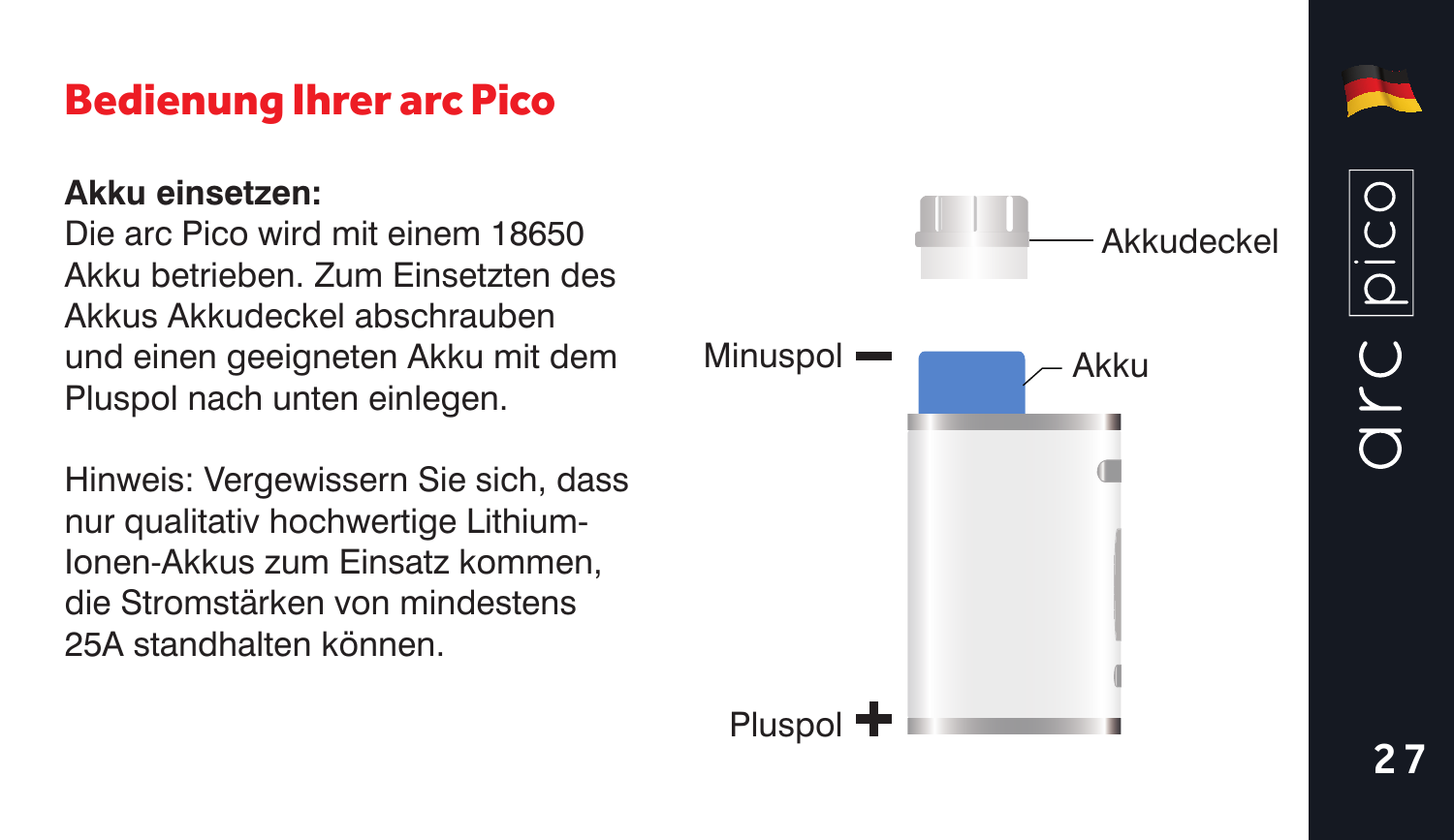

OILC

## Bedienung Ihrer arc Pico

#### **Power Ein/Aus:**

Power-Taster 5-mal in Folge drücken; das OLED-Display leuchtet auf und signalisiert, dass die arc Pico an und zur Nutzung bereit ist. Zum Ausschalten, Taster ebenfalls 5-mal in Folge drücken.

**Sub Air III Tank befüllen:**

Zum Befüllen Top Cap gegen den Uhrzeigersinn vom Tank abschrauben und E-Liquid seitlich in die Aussparungen (nicht in die Luftführung) träufeln. Anschließend Top Cap im Uhrzeigersinn wieder an den Tank schrauben.

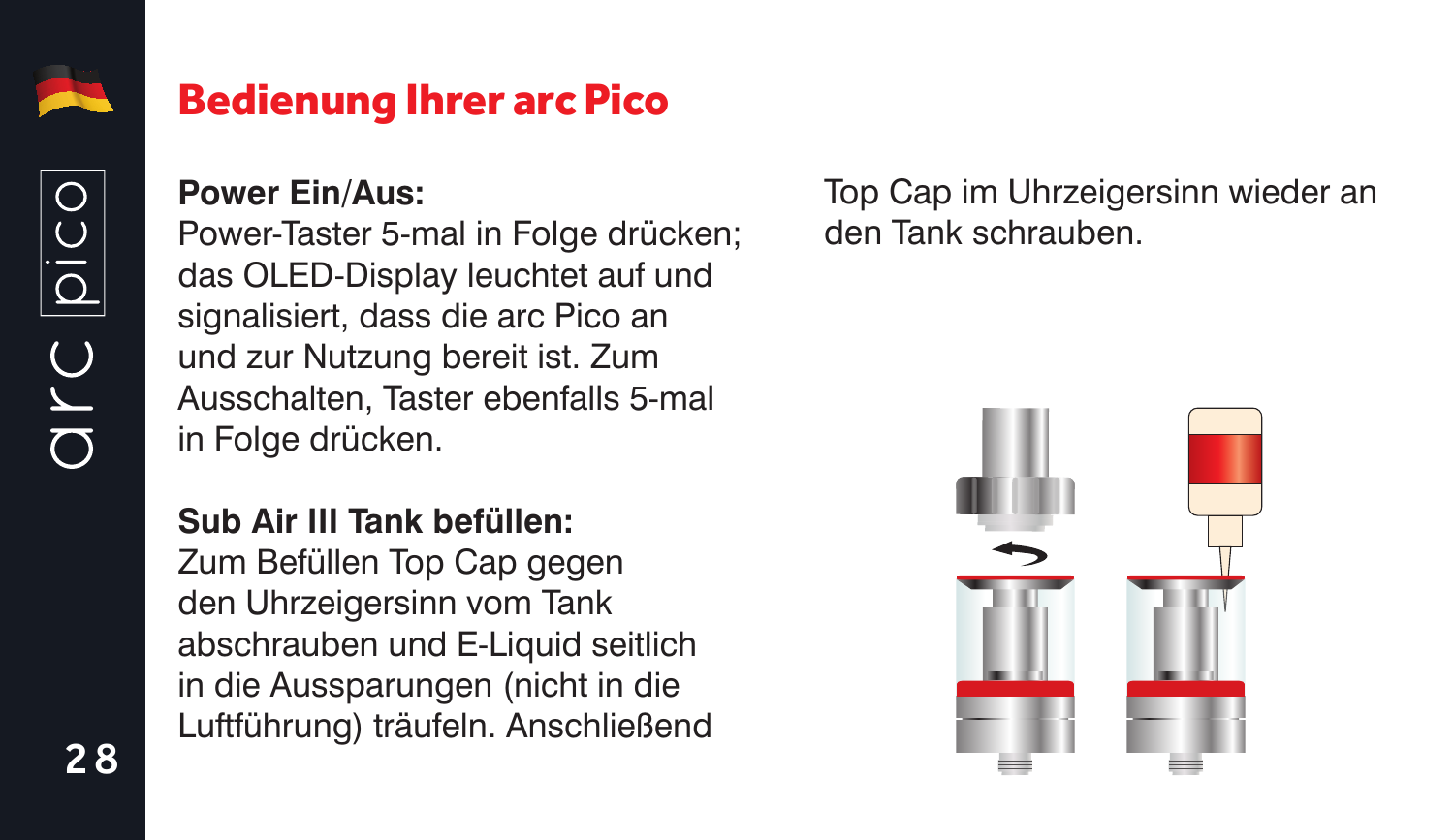## Bedienung Ihrer arc Pico

#### **Dampfen:**

Power-Taster drücken und inhalieren.

## **Luftzug einstellen:**

Durch Drehen der Luftzugregulierung an der Verdampferbasis variiert die Öffnungsgröße des Lufteinlasses und somit die Menge an Luft, die zum Verdampferkopf angesaugt wird. Die Luftzugregulierung erlaubt eine perfekte Abstimmung des Zugwiderstandes. Gegen den



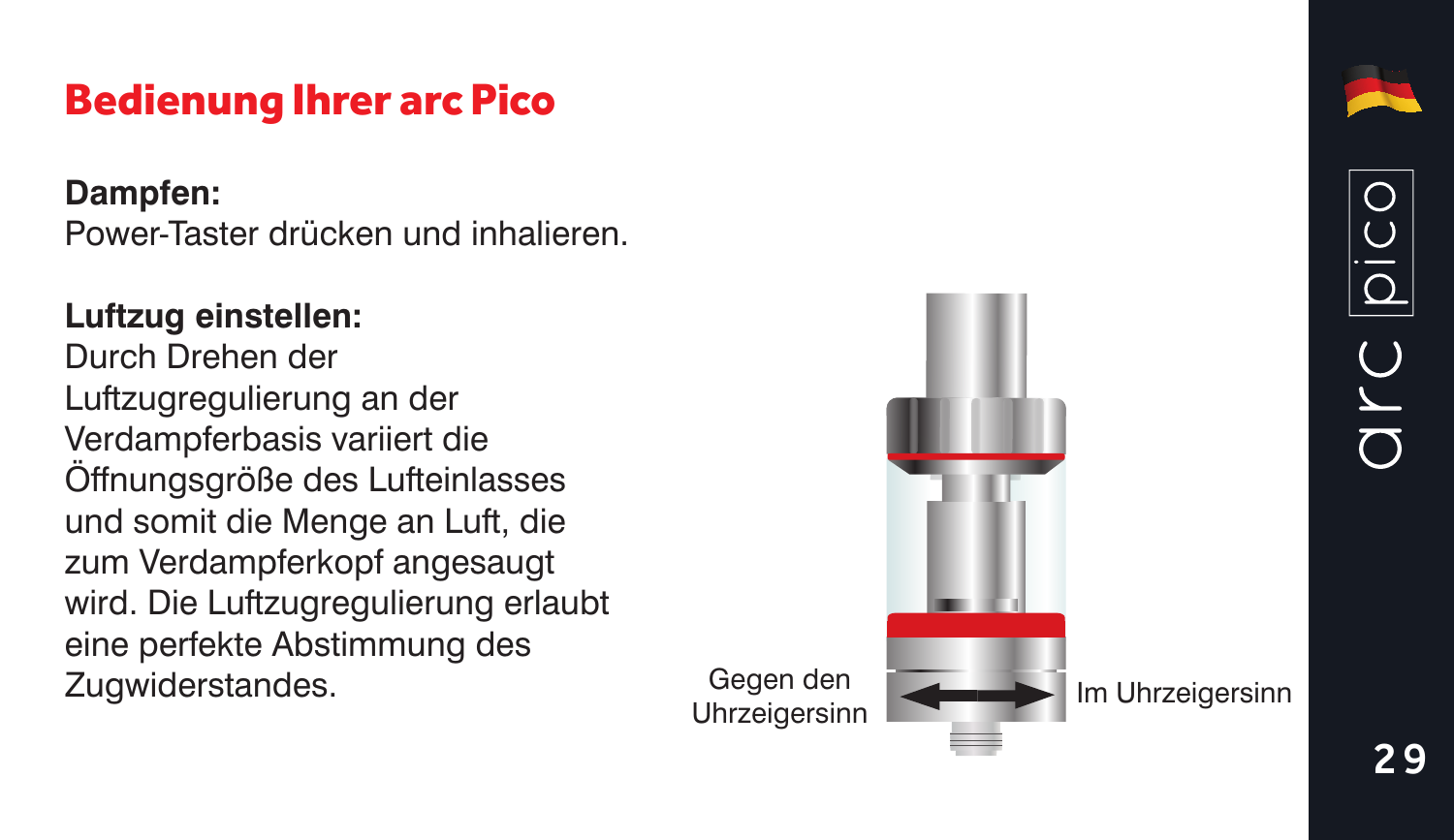

OLC

#### **Akku Aufladen:**

Laden Sie die arc Pico einfach mit dem USB-Kabel an einem geeigneten USB-Port oder USB-Netzstecker auf. Der Ladefortschritt kann hierbei auf dem Display verfolgt werden. Der Akku kann auch mit einem geeigneten externen Ladegerät aufgeladen werden.

#### **Verdampferkopf wechseln/ einsetzen:**

Tank umdrehen und Verdampferbasis vom Tank abschrauben. Jetzt kann der Verdampferkopf aus der Basis gegen den Uhrzeigersinn geschraubt und durch einen Neuen ersetzt werden. Hinweis: vor der Erstbenutzung bitte etwas E-Liquid direkt auf den Verdampferkopf tröpfeln.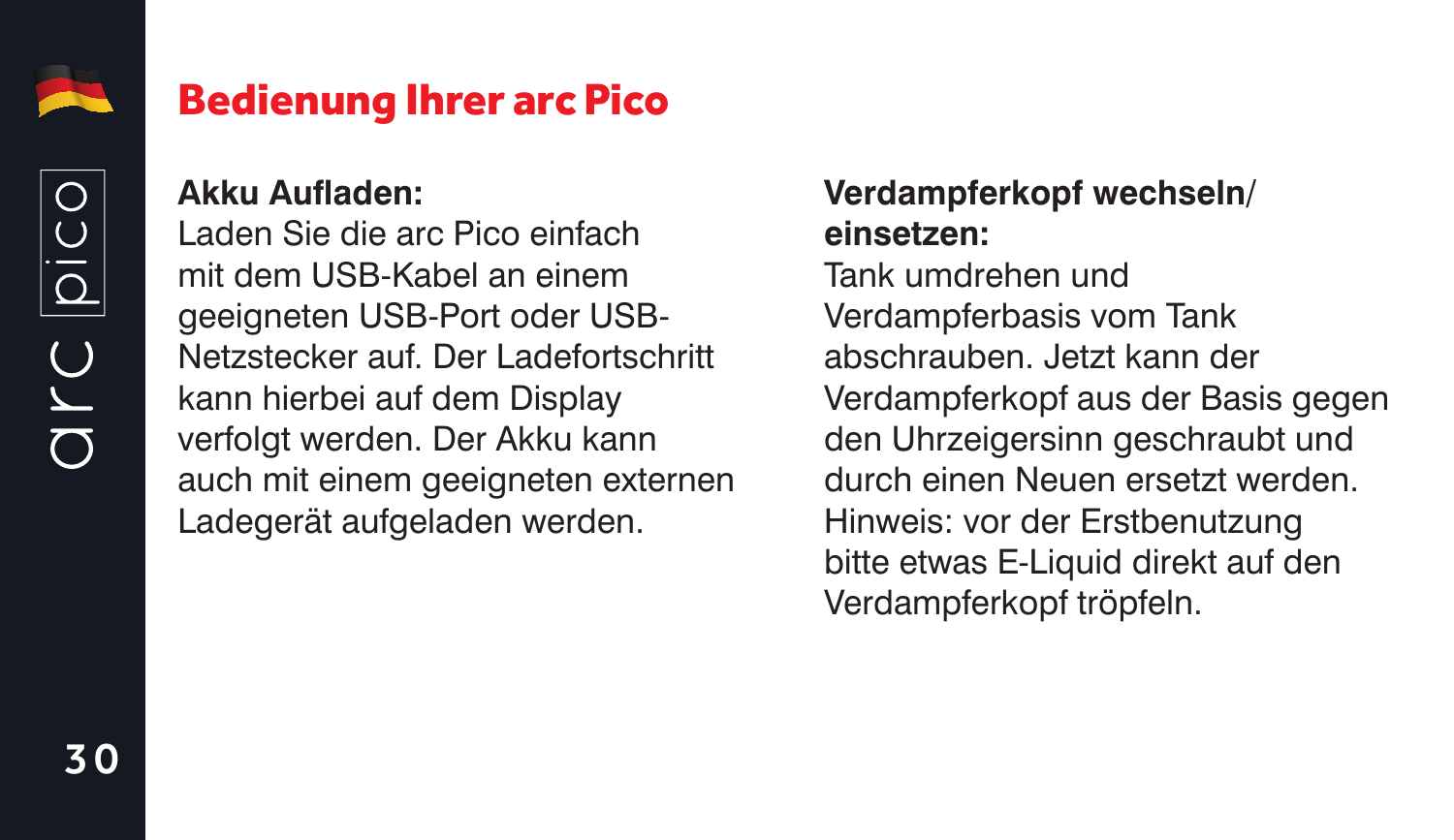## Bedienung Ihrer arc Pico













31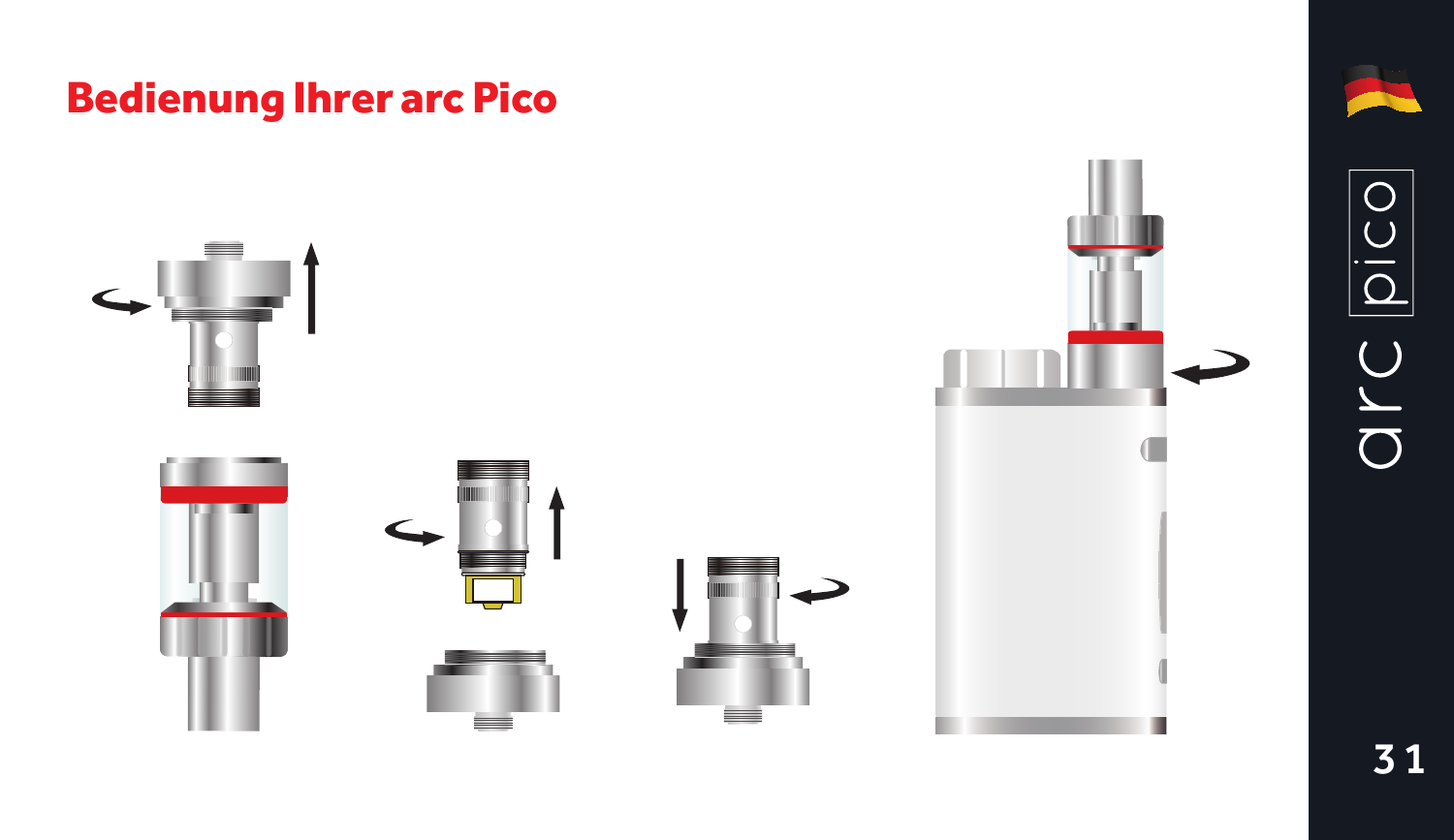

 $\overline{C}$  $\overline{\sigma}$ 

## **Modus wechseln - VW/ Bypass/VT-Ni/VT-Ti/VT-SS/TCR:**

Wenn die arc Pico eingeschaltet ist. drücken Sie den Power-Taster 3-mal in Folge und der aktive Modus wird am Display angezeigt - jetzt kann mit den Einstelltaster rotierend in die verschiedenen Modi (VW/Bypass/ VT-Ni/VT-Ti/VT-SS/TCR-M1/TCR-M2/ TCR-M3) gewechselt werden. Zum Bestätigen, Power-Taster drücken oder das Gerät für 10 Sek. ruhen lassen.

#### **VW-Modus:**

Im VW- oder Smart-Modus kann mit den (+) Rauf- und (-) Runter-Taster die Ausgangsleistung zwischen 1W und 75W verringert oder erhöht werden.

## **Bypass-Modus:**

Im Bypass-Modus erfolgt eine ungeregelte und direkte Stromabgabe an den Verdampfer - Leistungswerte sind hier abhängig von der anliegenden Akku-(Rest)Spannung und Verdampferwiderstand.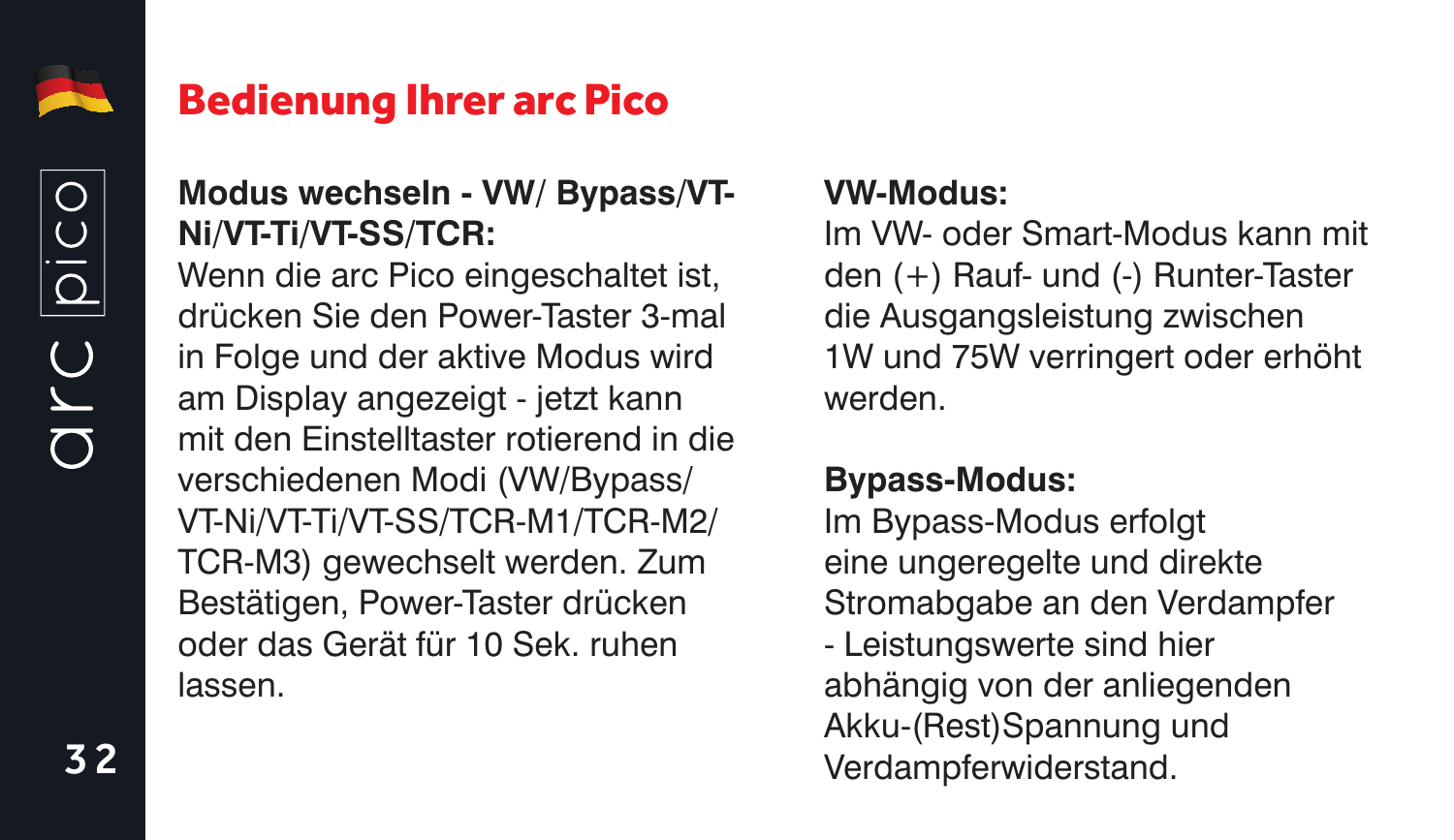## Bedienung Ihrer arc Pico

### **VT-Modus (Ni/Ti/SS):**

Im VT-Modus kann mit den (+) Raufund (-) Runter-Taster die Temperatur zwischen 100-315C / 200-600F verringert oder erhöht werden. Zum Einstellen der Wattleistung im VT-Modus, drücken Sie den Power-Taster 4-mal in Folge und erhöhen oder verringern Sie anschließend mit den Einstelltaster die Wattparameter. Zum Sperren/Entsperren des Verdampferkopf-Widerstandes halten Sie den Power-Taster und den (+) Rauf-Taster gleichzeitig für 2

Sekunden gedrückt.

Hinweis: Sperren Sie den Widerstand nur bei Raumtemperatur.

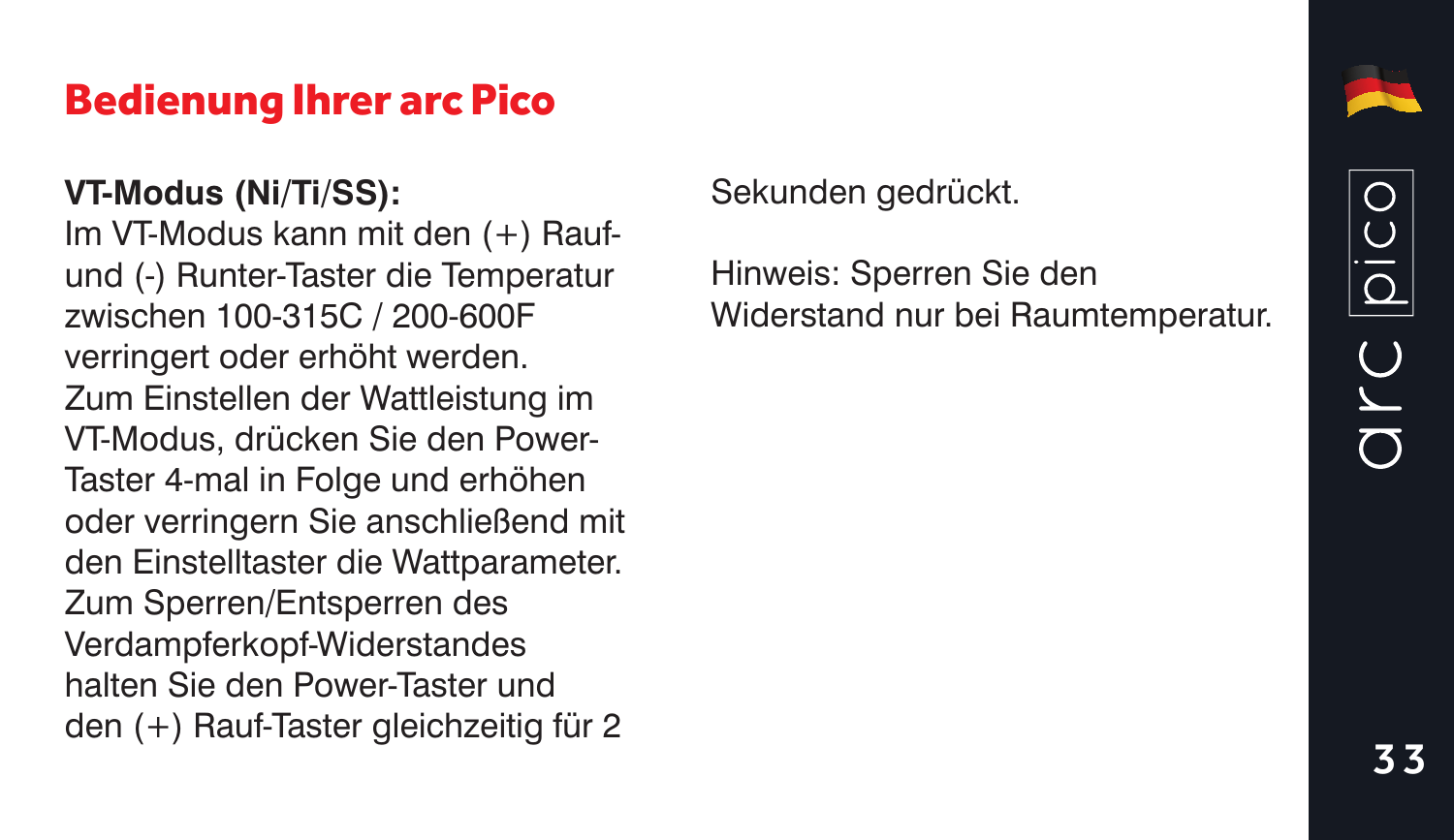

arc

#### **TCR-Modus (M1/M2/M3):**

Halten Sie beim ausgeschalteten Gerät den Power-Taster und (+) Rauf-Taster gleichzeitig gedrückt, bis das TCR-Konfigurationsmenü auf dem Display erscheint. Mit den (+) Rauf- und (-) Runter-Taster kann danach zwischen M1, M2 oder M3 gewechselt werden – diese Funktion erlaubt eine Auswahl von 3 verschiedenen Material-TCR-Werten. Drücken Sie anschließend den Power-Taster, um einen TCR-Wert zu bestätigen und danach den (+)

Rauf- oder (-) Runter-Taster, um die Werte nach Ihren Vorlieben und Coil-Material zu verändern.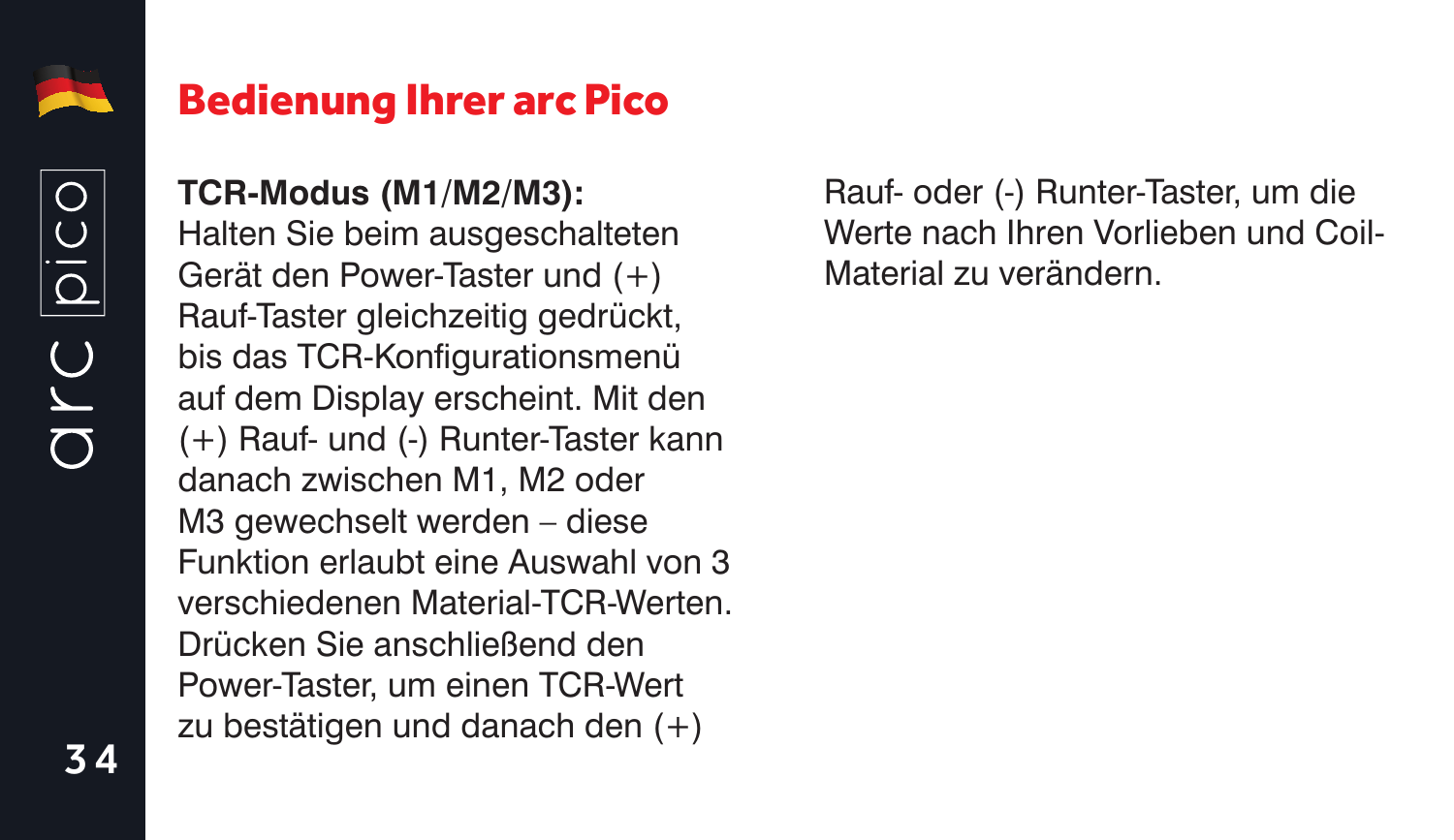## Bedienung Ihrer arc Pico

#### **TCR Wertebereich:**

| <b>Material</b>         | <b>TCR Wertebereich</b> |
|-------------------------|-------------------------|
| Nickel                  | 600-700                 |
| <b>NiFe</b>             | 300-400                 |
| Titan                   | 300-400                 |
| SS (303, 304, 316, 317) | 80-200                  |

Hinweis: Der tatsächliche TCR-Wert ist im Dezimalsystem 100000-mal größer als der angezeigte TCR-Wert am Display und ist ausschließlich für die arc Pico anwendbar.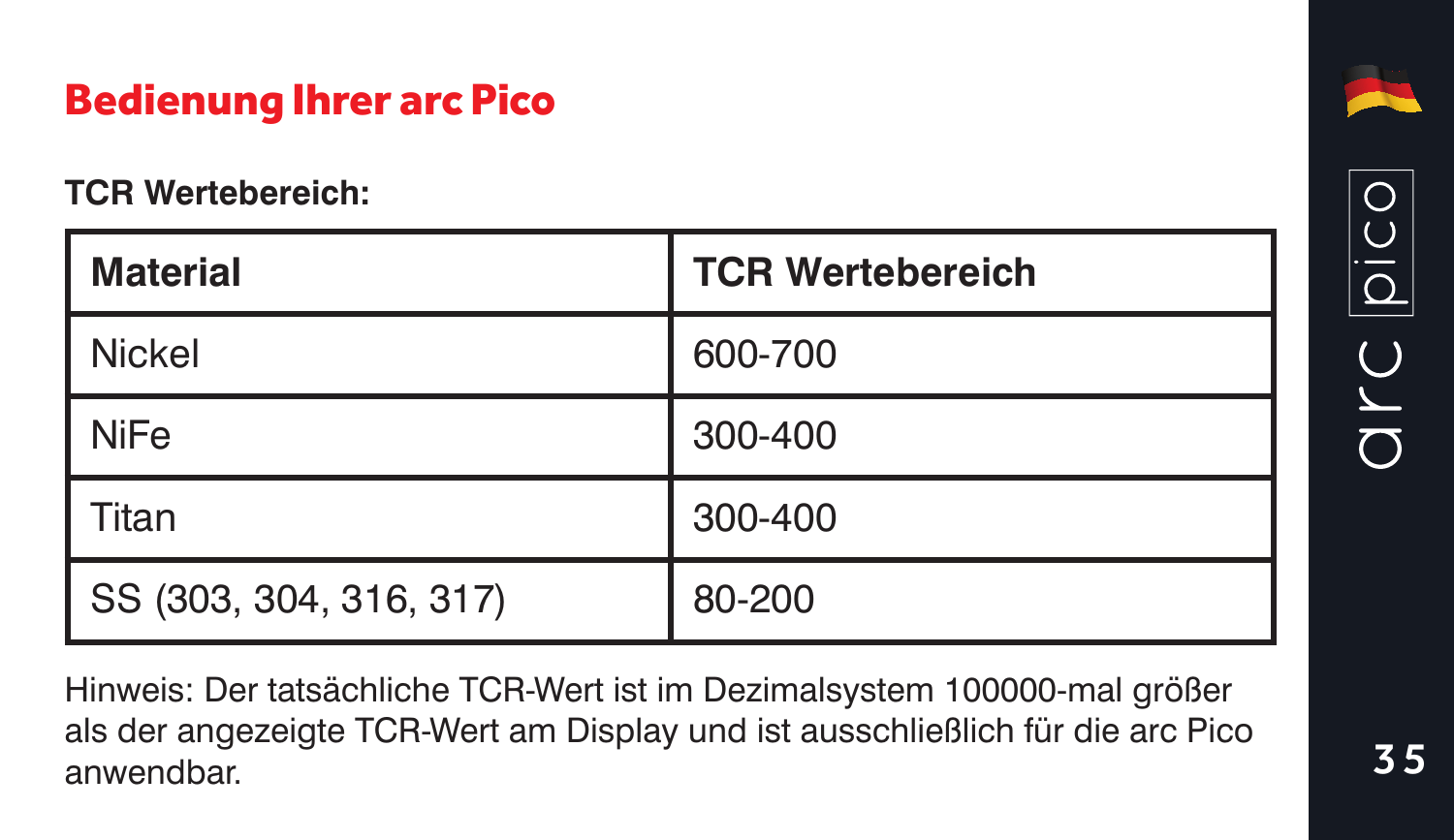

OLC

#### **Stealth-Modus:**

Wenn die arc Pico eingeschaltet ist, Power-Taster und (-) Runter-Taster gleichzeitig drücken, um den Stealth-Modus (OLED-Display aus) zu aktivieren oder zu deaktivieren.

#### **Tastensperre:**

Wenn die arc Pico eingeschaltet ist, beide Einstelltaster gleichzeitig gedrückt halten – mit dieser Abfolge können diese Taster gesperrt und entsperrt werden.

#### **Display-Anzeige drehen:**

Wenn die arc Pico ausgeschaltet ist, beide Einstelltaster gleichzeitig drücken, um die Display-Anzeige um 180° zu drehen.

#### **Akku wechseln:**

Zum Wechseln des 18650 Akkus, einfach den Akkudeckel abschrauben, Akku entnehmen und einen neuen 18650 Akku mit dem Pluspol nach unten einlegen.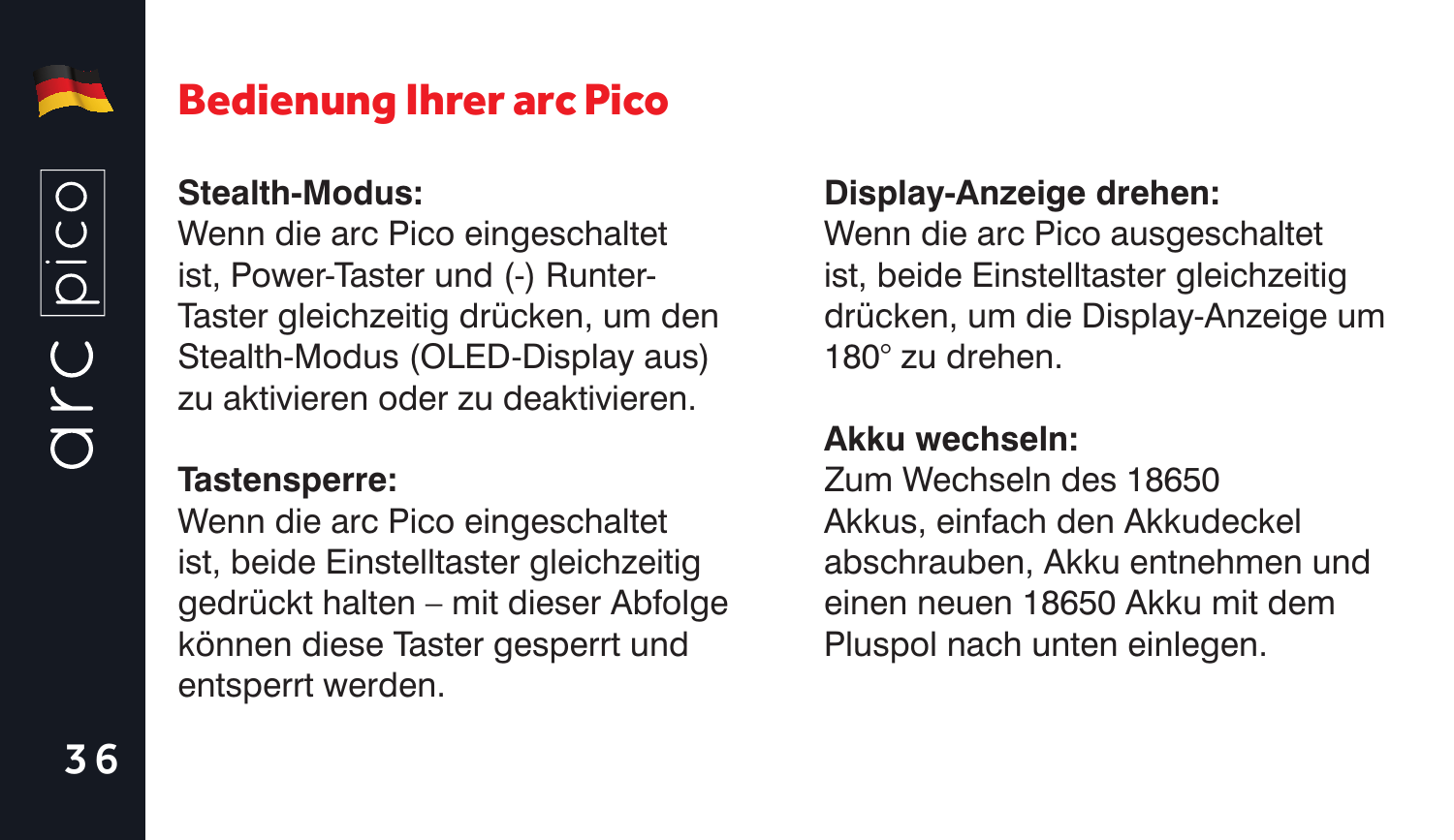## Bedienung Ihrer arc Pico

#### **Kurzschlussschutz & kein Verdampfer erkannt:**

Wenn die arc Pico einen Kurzschluss erkannt hat, erscheint am Display die Meldung 'Atomizer Short'. Kann ein Verdampfer(-Kopf) nicht vom Gerät eingelesen werden, erscheint am Display die Meldung 'No Atomizer' - wenn dies geschieht, entfernen Sie den Tank und schrauben Sie ihn wieder auf. Falls das Problem dadurch nicht behoben wird, installieren Sie einen neuen Verdampferkopf.

#### **Widerstand zu niedrig:**

Wenn die arc Pico einen niedrigeren Verdampfer(-Kopf)-Widerstand als 0.1 Ohm im VW/Bypass-Modus erkannt hat, oder im VT-Modus niedriger als 0.05 Ohm, erscheint auf dem Display die Meldung 'Atomizer Low' - wenn dies geschieht, entfernen Sie den Tank und schrauben Sie ihn wieder auf. Falls das Problem dadurch nicht behoben wird, installieren Sie einen neuen Verdampferkopf.

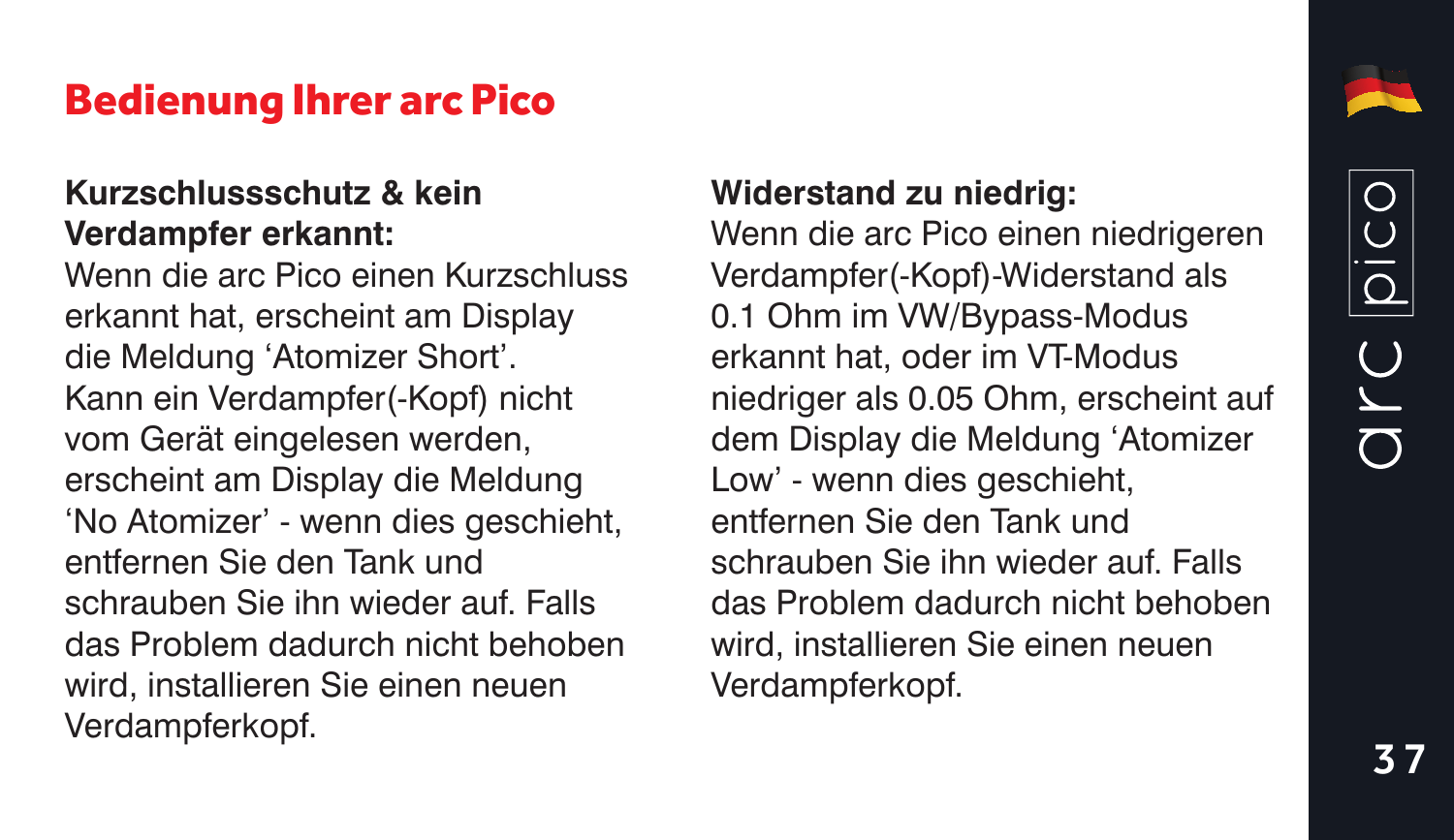

OLC

## Bedienung Ihrer arc Pico

**10 Sek. Sicherheitsabschaltung:** Hält man den Power-Taster länger als 10 Sek. gedrückt, wird die Stromzufuhr an den Verdampfer unterbrochen - am Display erscheint die Meldung 'Over 10s Protection'.

#### **Tiefentladeschutz:**

Fällt die tatsächliche Akkuspannung auf unter 3.1V, erscheint am Display die Meldung 'Battery Low' und danach 'Lock' – wenn kein Ladevorgang erfolgt, ist das Gerät für eine weitere Nutzung gesperrt.

#### **Niedriger Akku-Ladestand:**

Fällt der Akku-Ladestand auf unter 10%, blinkt das Batterie-Symbol auf dem Display durchgehend auf. Laden Sie dann das Gerät so schnell wie möglich wieder auf.

## **Niedrige Akkuspannung:**

Fällt während des Betriebes die tatsächliche Akkuspannung auf unter 2.9V, erscheint am Display die Meldung 'Weak Battery'. Hierbei wird die Ausgabe-Leistung automatisch angepasst und reduziert.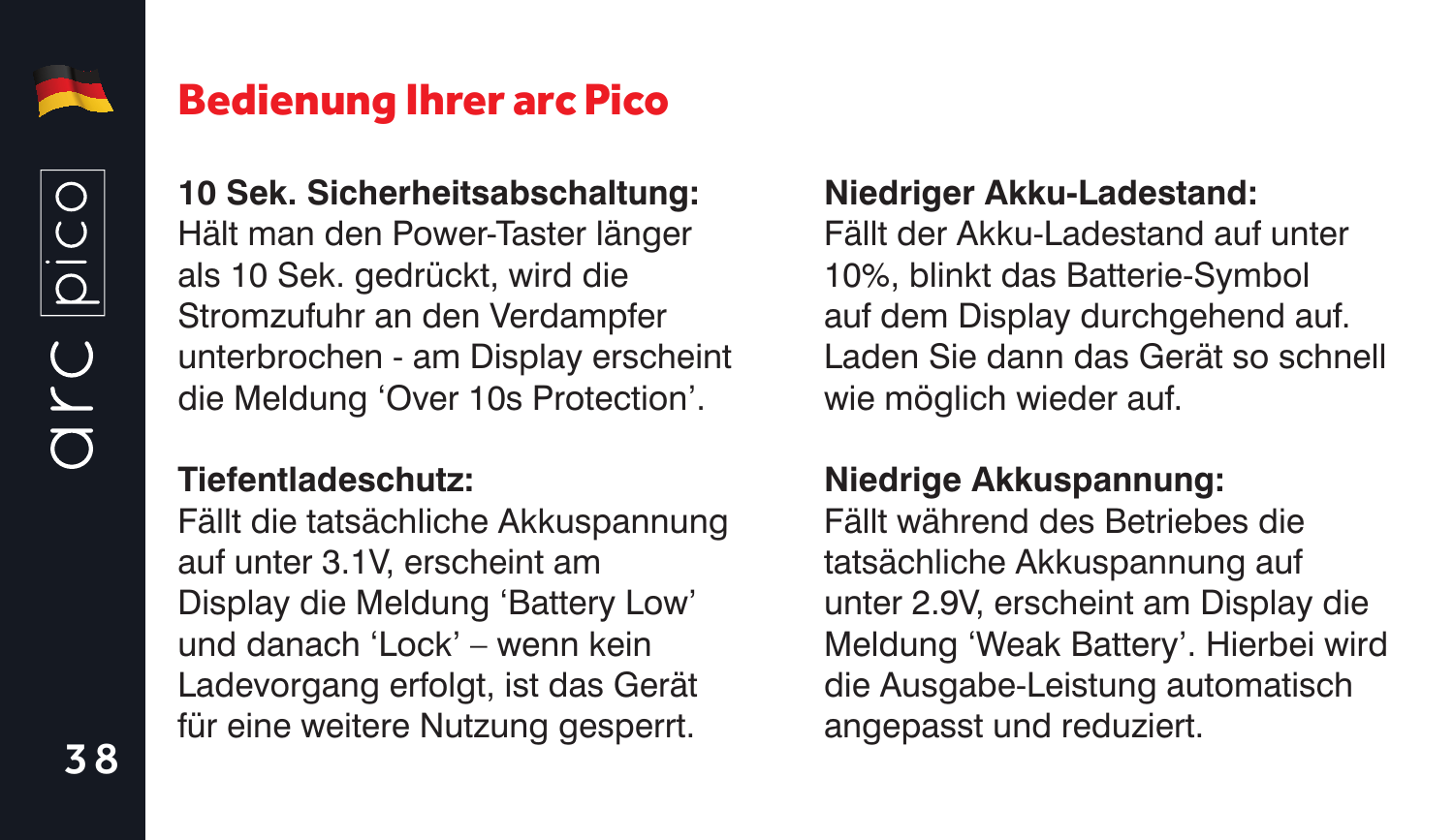## Bedienung Ihrer arc Pico

#### **Temperatur erreicht:**

Wenn im VT-Modus der eingestellte Temperaturwert erreicht wurde, erscheint auf dem Display die Meldung 'temperature protection'. Das Gerät kann normal weiter genutzt werden.

#### **Temperatur-Alarm:**

Wenn die Betriebs-Temperatur des Gerätes den maximal zugelassenen Wert überschritten hat, wird die Stromzufuhr an den Verdampfer automatisch unterbrochen und am Display 'Device Too Hot' angezeigt.

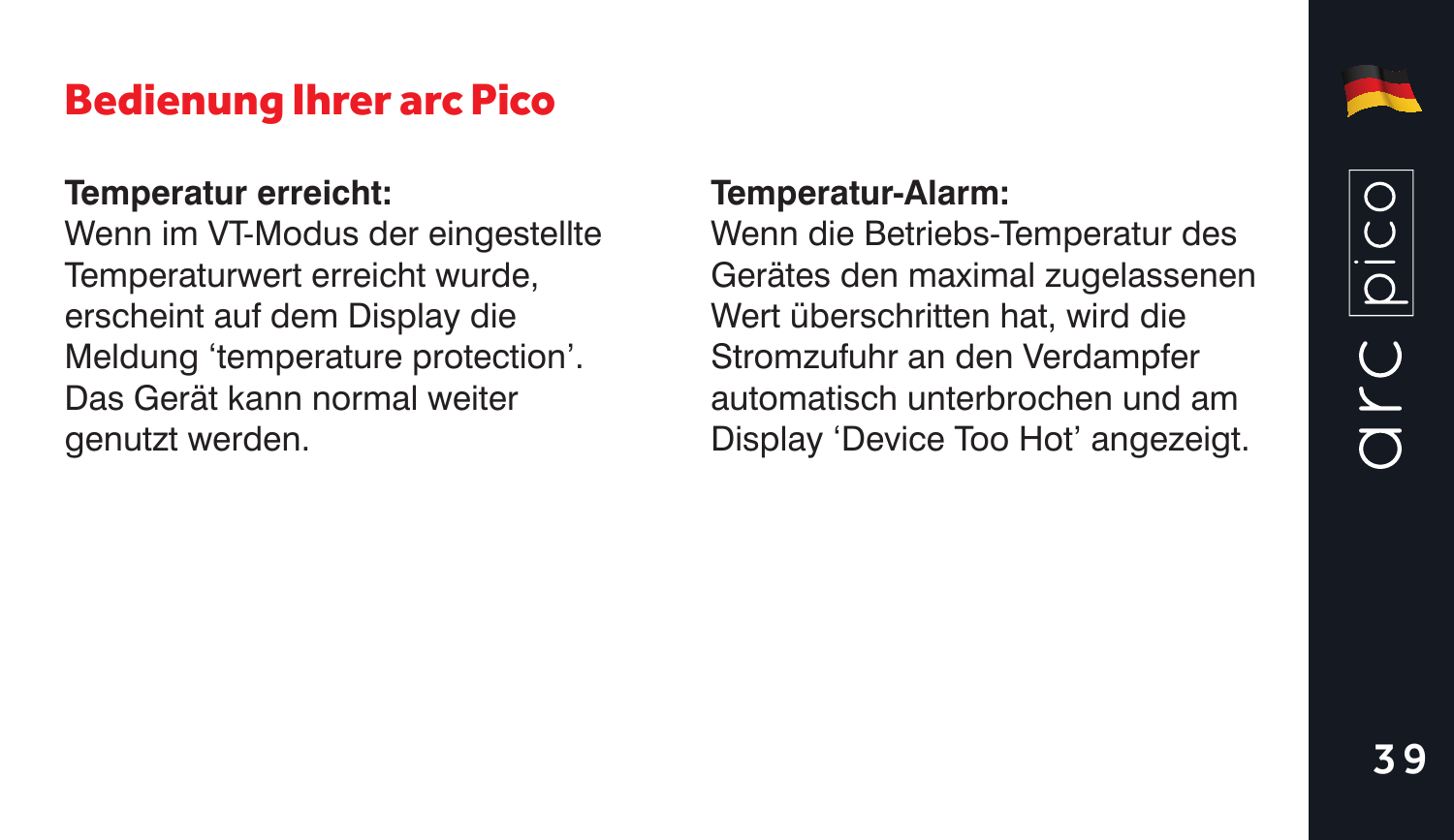

arc pico

## Kit Inhalt

1 x arc Pico Body 1 x SubAir III Mini Tank 1 x 0.3 Ohm EC/ML Verdampferkopf 1 x 0.5 Ohm EC/ML Verdampferkopf 4 x Dichtungsringe 1 x USB-Kabel 1 x Bedienungsanleitung

40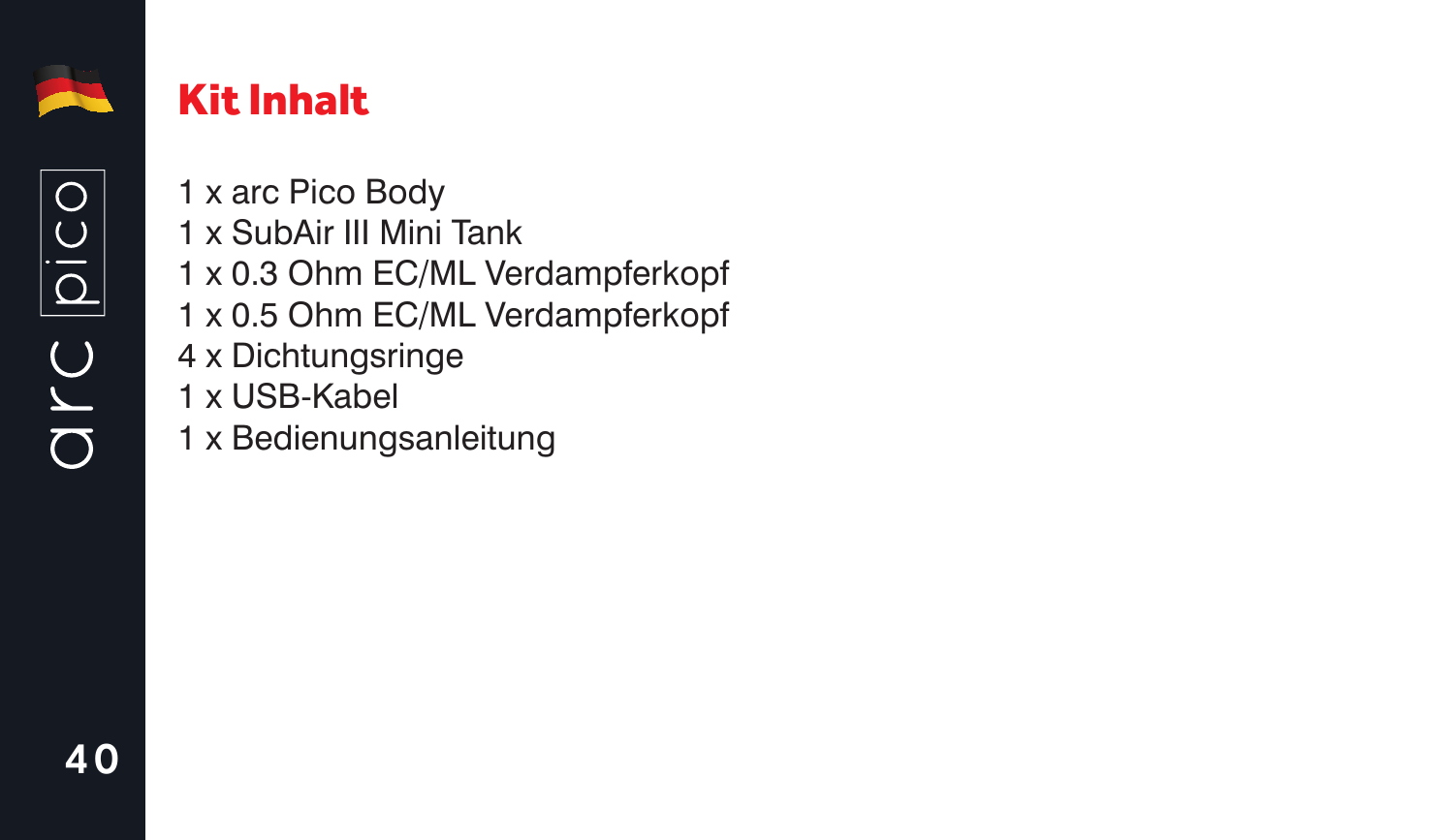## Technische Daten arc Pico

**Abmessungen:** 71mm x 22mm x 45mm **Akku-Typ:** 18650 **Betriebsspannung:** 4.2V – 3.3V (direkt) **Leistung im VW-Modus und VT-Modus:** 1W – 75W **Temperaturregelbereich im VT-Modus:** 100-315C / 200-600F **Temperaturkoeffizient-Regelbereich im TCR-Modus:** 1-1000 **Akzeptierte Verdampferwiderstände:** 0.05-1.5 Ohm im VT-Modus, 0.1-3.5 Ohm im VW/Bypass-Modus **Firmware:** Aktualisierbar **Verdampferanschluss:** 510er Gewinde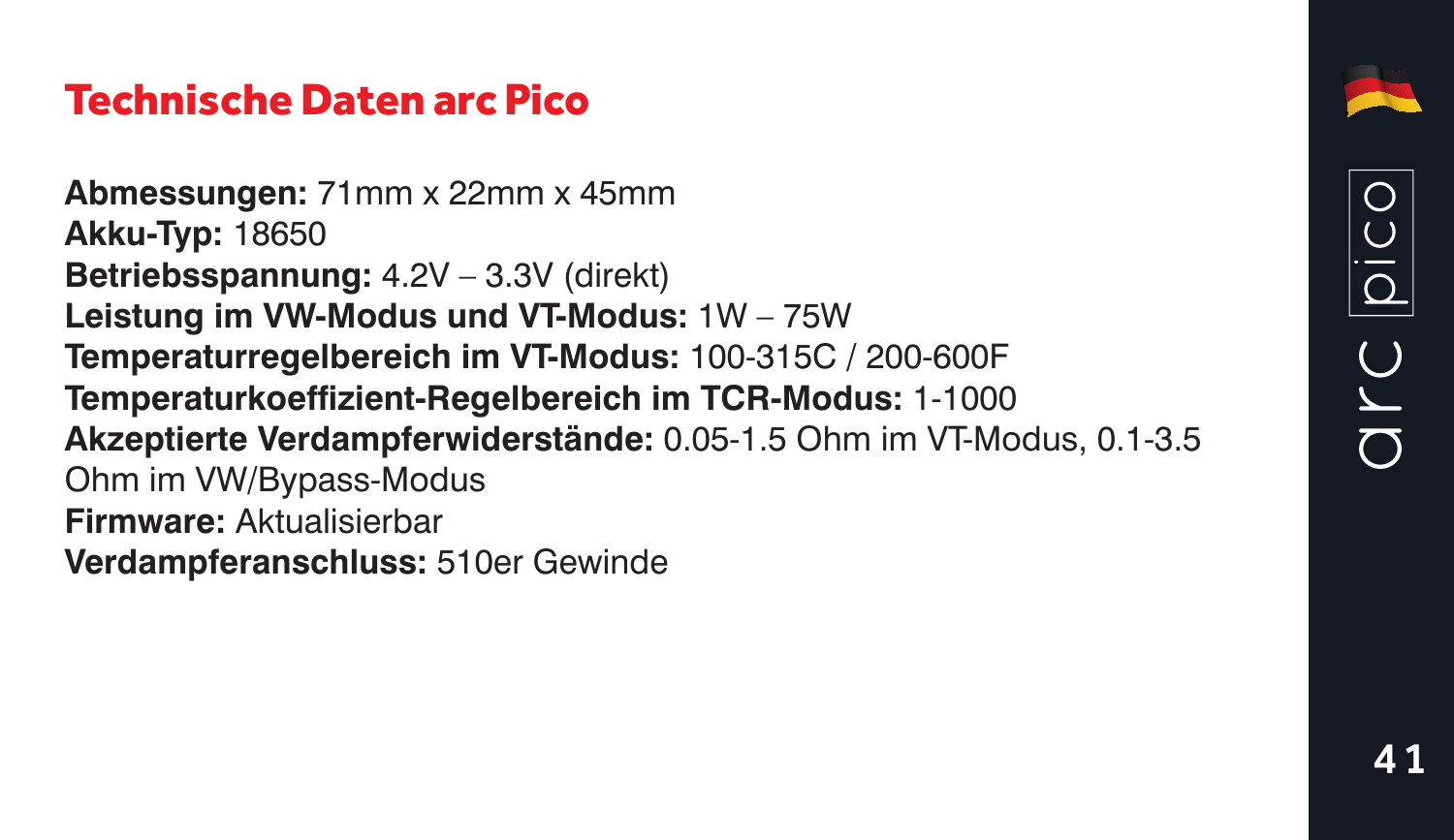

arc pico

## Technische Daten SubAir III Mini Tank

**Abmessungen:** 22,0mm x 55,7mm **Tankkapazität:** 2ml **Verdampferkopf-System:** ML/EC **Maximaler Durchmesser für Einfüllstutzen:** 2,8mm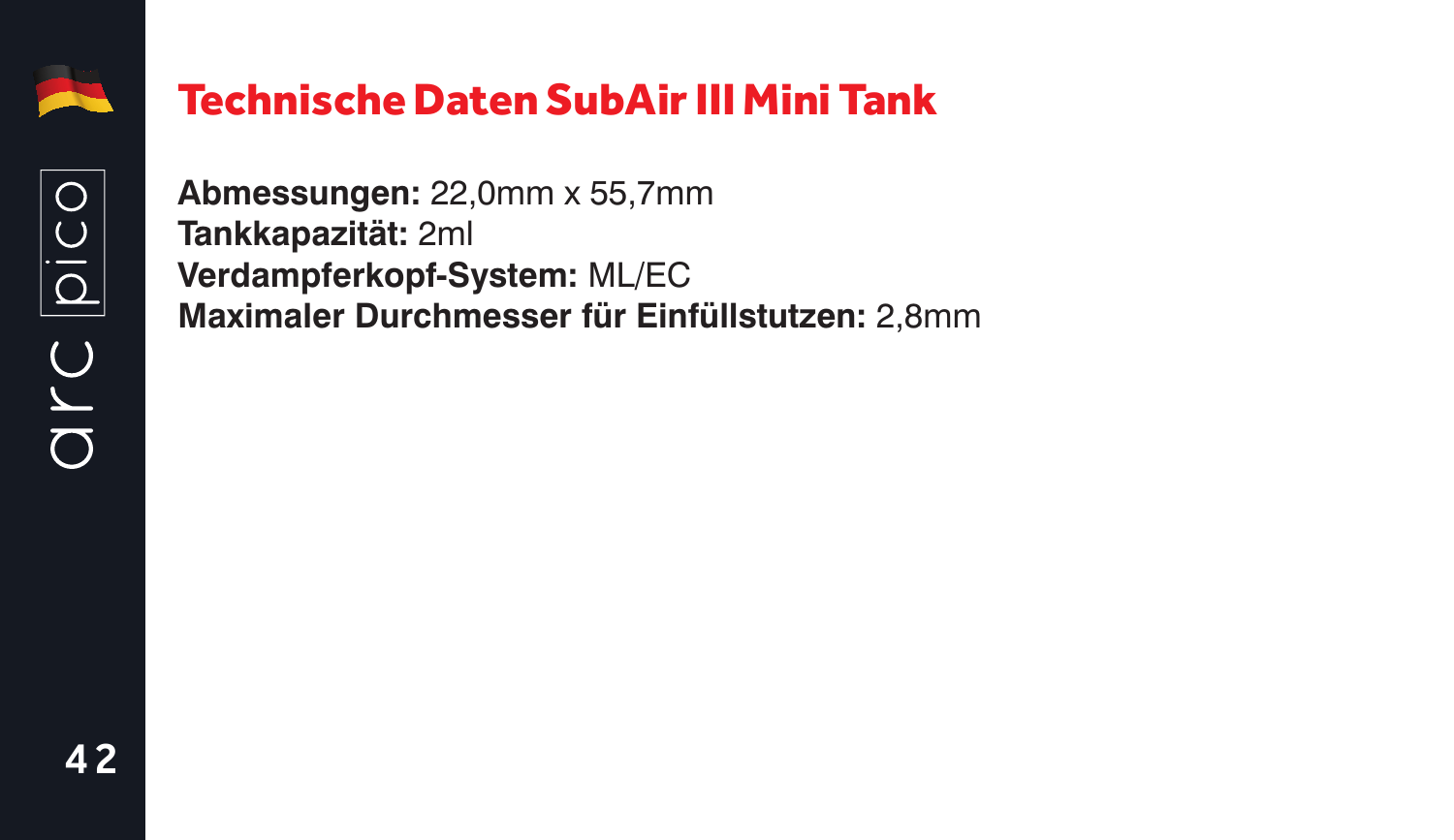## Ergänzende Produktinformation

Es bestehen keine Erkenntnisse über medizinische Nebenwirkungen mit diesem Produkt. Sollten Sie glauben eine Nebenwirkung zu verspüren, kontaktieren Sie bitte den Hersteller.

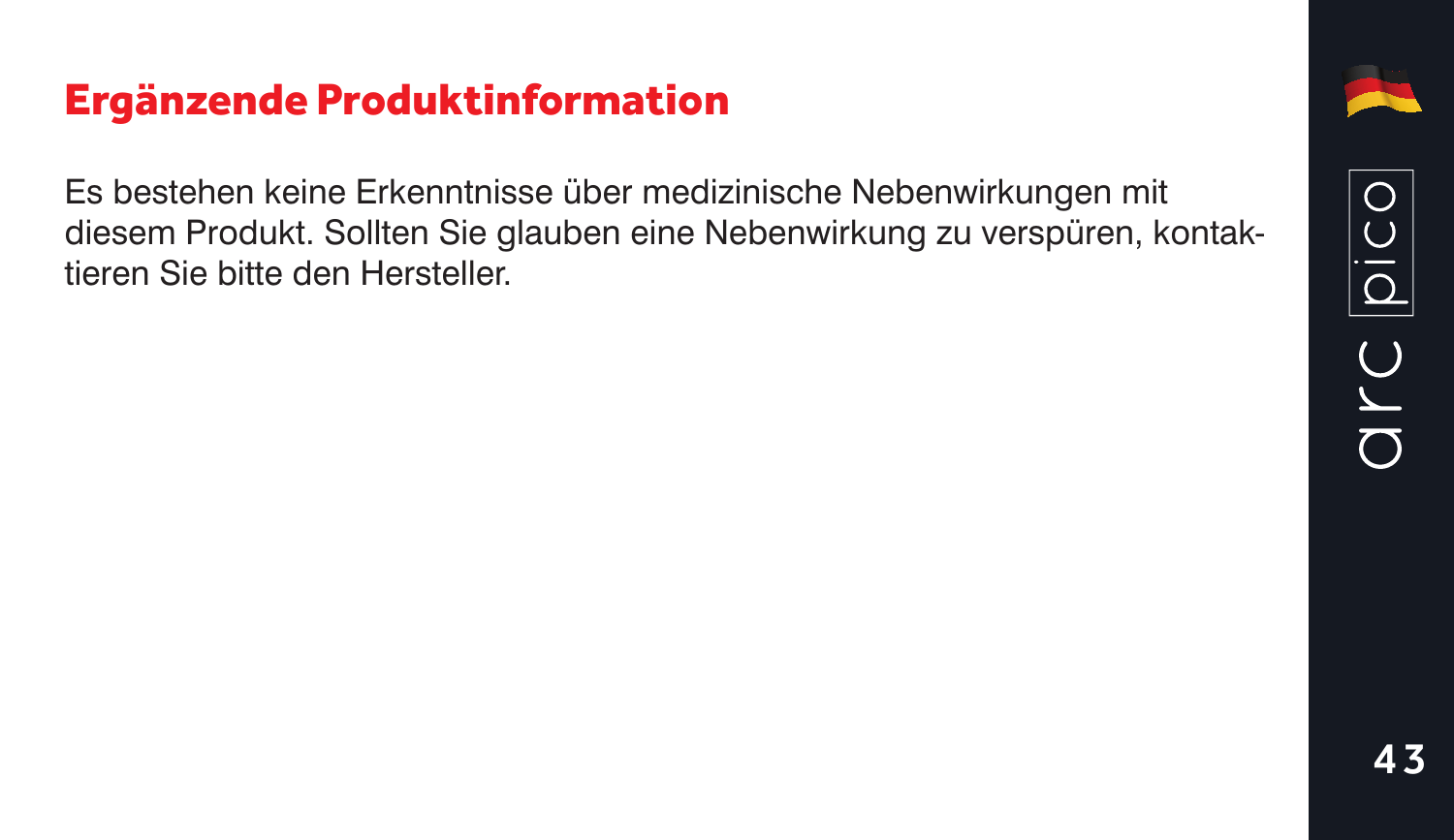

## Aufbewahrungshinweise und Akku-Sicherheitsinformationen

- Die arc Pico und das Zubehör außerhalb der Reichweite von Kindern und Tieren aufbewahren.
- Schalten Sie die arc Pico aus, wenn nicht in Gebrauch.
- Vermeiden Sie versehentliches Drücken des Power-Tasters, wenn nicht in Gebrauch.
- Bitte verwenden Sie nur das beigefügte USB-Ladekabel.
- Alte oder defekte Akkus nach den gesetzlichen Bestimmungen entsorgen.
- Sollte im VT-Modus eine Heizwendel mit einem Widerstand höher als 1.5 Ohm zum Einsatz kommen, schaltet das Gerät automatisch in den leistungsgeregelten VW-Modus.
- Arc Pico nicht in feuchter Umgebung aufladen.
- Bei Außentemperaturen unter -10°C und über 60°C arc Pico nicht nutzen.
- arc Pico nicht bei Temperaturen unter 0°C oder über 45°C aufladen.
- Versuchen Sie nicht eine defekte arc Pico zu reparieren. Beim Reparaturversuch erlischt die Garantie.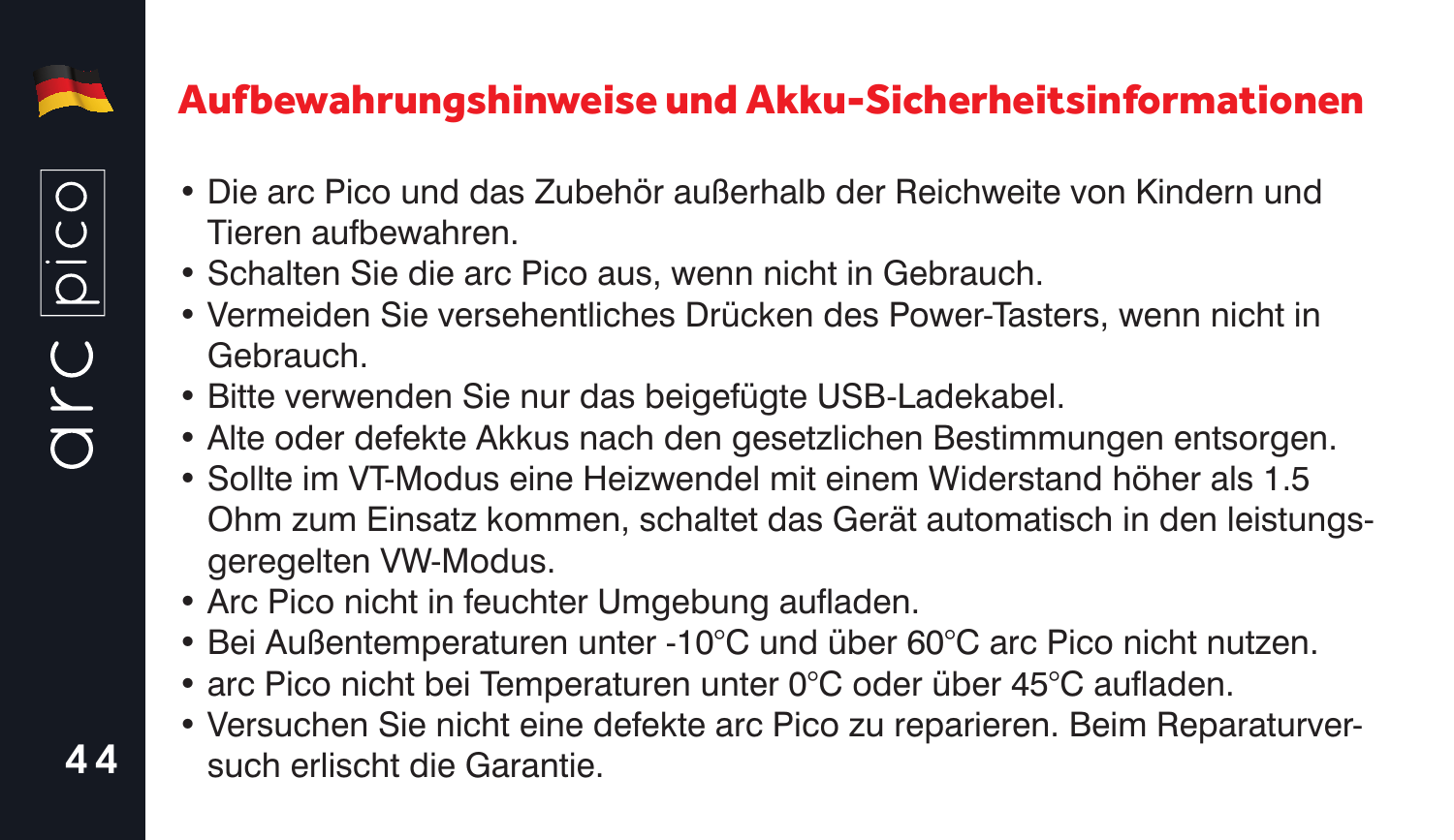## Garantie

Die arc Pico Komponenten haben eine 28-tägige und das USB-Kabel eine 12-monatige Garantie. Verdampferköpfe sind von der Garantie ausgenommen, die als Verschleißteil mit einer DOA-Regulierung ausgeliefert werden. Sollte eine Komponente fehlerhaft sein, bitten wir Sie Ihren Händler oder den Totally Wicked Kundenservice zu kontaktieren.